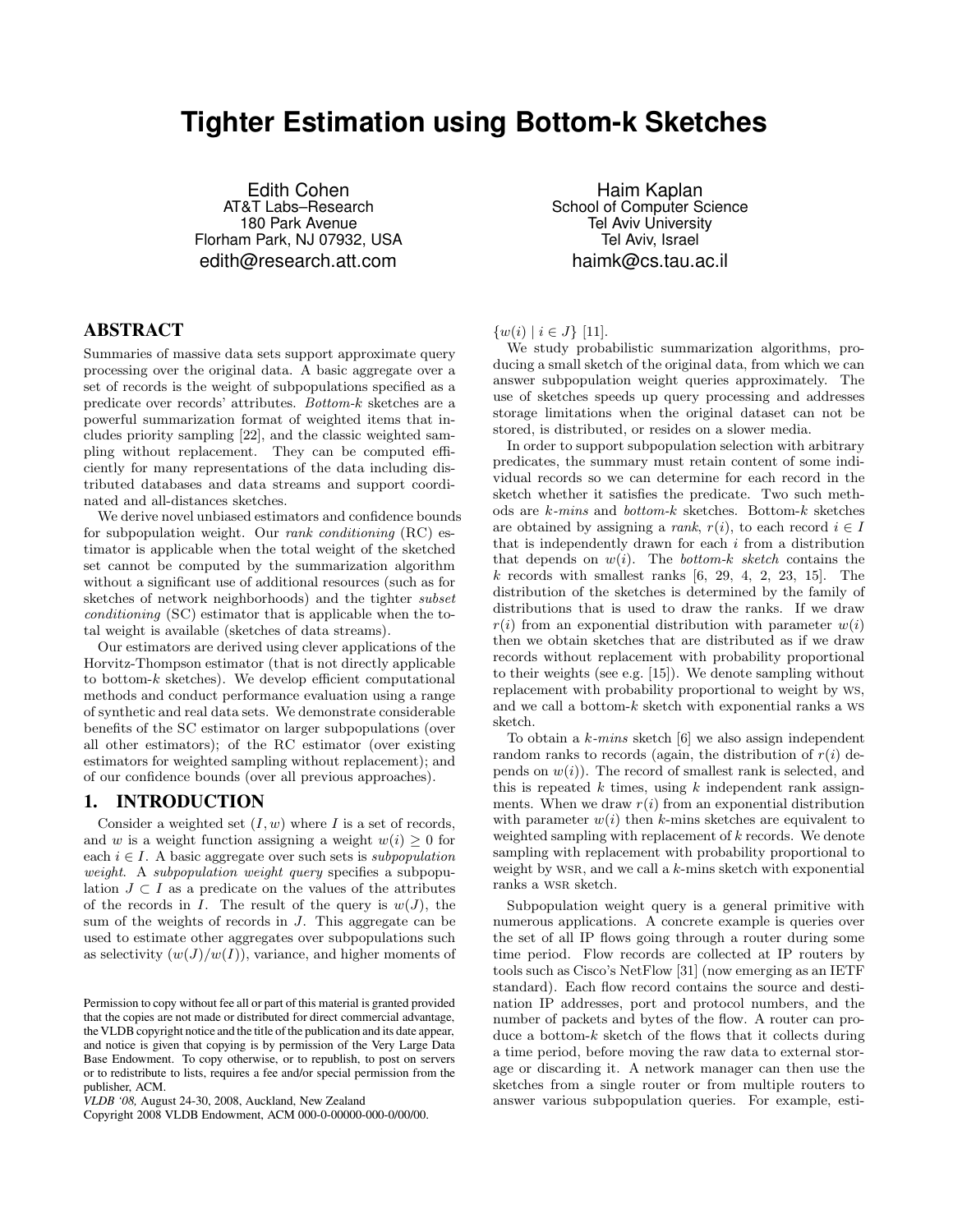mate "the bandwidth used for an application such as p2p or Web traffic" or "the bandwidth destined to a specified Autonomous System." The ability to answer such queries is critical for improving network performance, and for anomaly detection.

Bottom- $k$  and  $k$ -mins sketches can be used to summarize a single weighted set or to summarize multiple sets that are defined over the same universe of items. When we summarize multiple sets we want the sketches of different sets to be defined using the same rank assignment to the items. That is, if two sets  $A$  and  $B$  contain some item  $x$ , the same rank value for  $x$  is used to compute the sketches of both  $A$  and B. We call sketches of multiple sets that share the rank assignment coordinated sketches.

A very useful feature of coordinated sketches is that they support subpopulation queries where the selection predicate includes conditions on sets' memberships. In particular we can estimate sizes of (selected subpopulations) of intersections and unions of sets. On our example of IP flow records, consider multiple routers and a sketch of the set of flows through each router. We can approximate queries like "How many flows to a particular destination pass through a particular subset of the routers". Since a particular flow can go through multiple routers, the use of coordinated sketches is critical for obtaining good estimates. Additional application domains of subpopulation queries over coordinated bottom-k sketches include document-features and marketbasket datasets [4, 6, 29, 2].

Bottom- $k$  sketches are also used in applications where the subsets are defined implicitly as neighborhoods in a metric space. An example of such an application is a peer to peer network where each node has a database of songs that it is sharing with the other peers. Each peer maintains a bottomk sketch of the union of the sets of songs of all peers within a certain distance (e.g. hops) from it. If it keeps such sketch for every distance then the collection of these sketches is called an all distances sketch. It turns out that coordinated all distances sketches for all peers (and all neighborhoods) can be computed efficiently and stored compactly [6, 14, 15]. The peer can use this sketch to find out how many songs of a particular singer there are in close peers, how many songs of a particular genre are in the entire network etc. These coordinated sketches also support predicates with membership conditions such as "the number of songs by the Beatles that are both at a distance at most  $\rho_1$  from peer v and at a distance at most  $\rho_2$  from peer w." Subpopulation queries over all-distances sketches facilitate decaying aggregation [27, 12], kernel density estimators [33], and typicality estimation [26].

Predicates with membership conditions over coordinated bottom-k sketches of multiple sets are processed by first computing the bottom- $k$  sketch of the union of the relevant sets from their individual sketches. For each included item in the union sketch we can determine membership information in each set and view it as attribute values of the item. Therefore, the complex selection predicate over multiple sets can be handled as a plain attribute-based selection predicate over a sketch of a single set (the union) and estimators and confidence bounds applicable to a bottom- $k$ sketch of a single set can be applied. <sup>1</sup>

*Our results.* We develop accurate estimators and confidence intervals for subpopulation weight queries for bottomk sketches and in particular for ws sketches.

Our estimators are of two kinds.

(1) Estimators that are based on the Maximum Likelihood (ML) principle. While biased, ws ML estimators can be computed efficiently and perform well in practice.

(2) Estimators that generalize the basic Horvitz-Thompson (HT) estimator [25].

The HT estimator assigns to each included record  $i$  and adjusted weight  $a(i)$  equals to  $w(i)$  divided by the probability that  $i$  is included in a sketch. Clearly, the expected adjusted weight of record i equals  $w(i)$ . The estimate of a subpopulation is the sum of the adjusted weights of the records in the sketch that belong to the subpopulation and is easily computed from the sketch by applying the selection predicate to included records. This is clearly unbiased.

The HT estimator minimizes the per-record variance of the adjusted weight for the particular distribution over sketches. The HT estimator, however, cannot be computed for bottomk sketches, since the probability that a record is included in a sketch cannot be determined from the information available in the sketch alone [32, 34]. Our variant, which we refer to as HT on a partitioned sample space (HTp), overcomes this hurdle by applying the HT estimator on a partition of the sample space such that inclusion probability of records can be computed in each subspace. We believe that this technique of generalizing the HT estimator may be useful in other contexts. As an indication for this we point out that our derivation generalizes and simplifies one for priority sampling [22] and reveals general principles.

We derive two HT-based estimators. One (rank-conditioning (RC)) is suitable to use when the total weight of the sketched set is not known, and a tighter estimator (subset-conditioning (SC)) to be used when the total weight of the sketched set is known. Our RC estimator generalizes priority sampling, the best known estimator prior to this work. The SC estimator that uses the total weight is much tighter for larger subpopulations than any known estimator based on a sketching method that supports coordinated sketches.

From basic properties of the variance of a sum of random variables follows that the variance of our estimate of a particular subpopulation *J* is equal to  $\sum_{i \in J} \text{VAR}[a(i)] + \sum_{i \neq j} \text{cov}[a(i), a(j)]$ , where  $\text{cov}[a(i), a(j)]$  is the co- $\sum_{i \neq j, i,j \in J} \text{cov}[a(i), a(j)],$  where  $\text{cov}[a(i), a(j)]$  is the covariance of the adjusted weights of records  $i$  and  $j$ . For all RC estimators (and priority sampling), the covariances of different records are 0. Our SC estimator, however, has negative covariances of different records. Moreover, the sum of covariances is minimized. This guarantees that the variance of our estimator for any subpopulation is no larger and generally much smaller than the sum of the variances of the adjusted weights of the individual records of the subpopulation. This important property boosts accuracy, in particular for large subpopulations.

Confidence intervals are critical for many applications. We derive confidence bounds (tailored to applications where the total weight is or is not provided) and develop methods to efficiently compute them. We compare our confidence bounds with previous approaches (a bound for priority sampling [37] and known wsr estimators) and show that our confidence intervals are about  $1/2$  the width of the best previously known with any summarization method.

<sup>&</sup>lt;sup>1</sup>In a followup work [16], we extend the estimators developed here to tighter estimators that directly work with the

original set of sketches.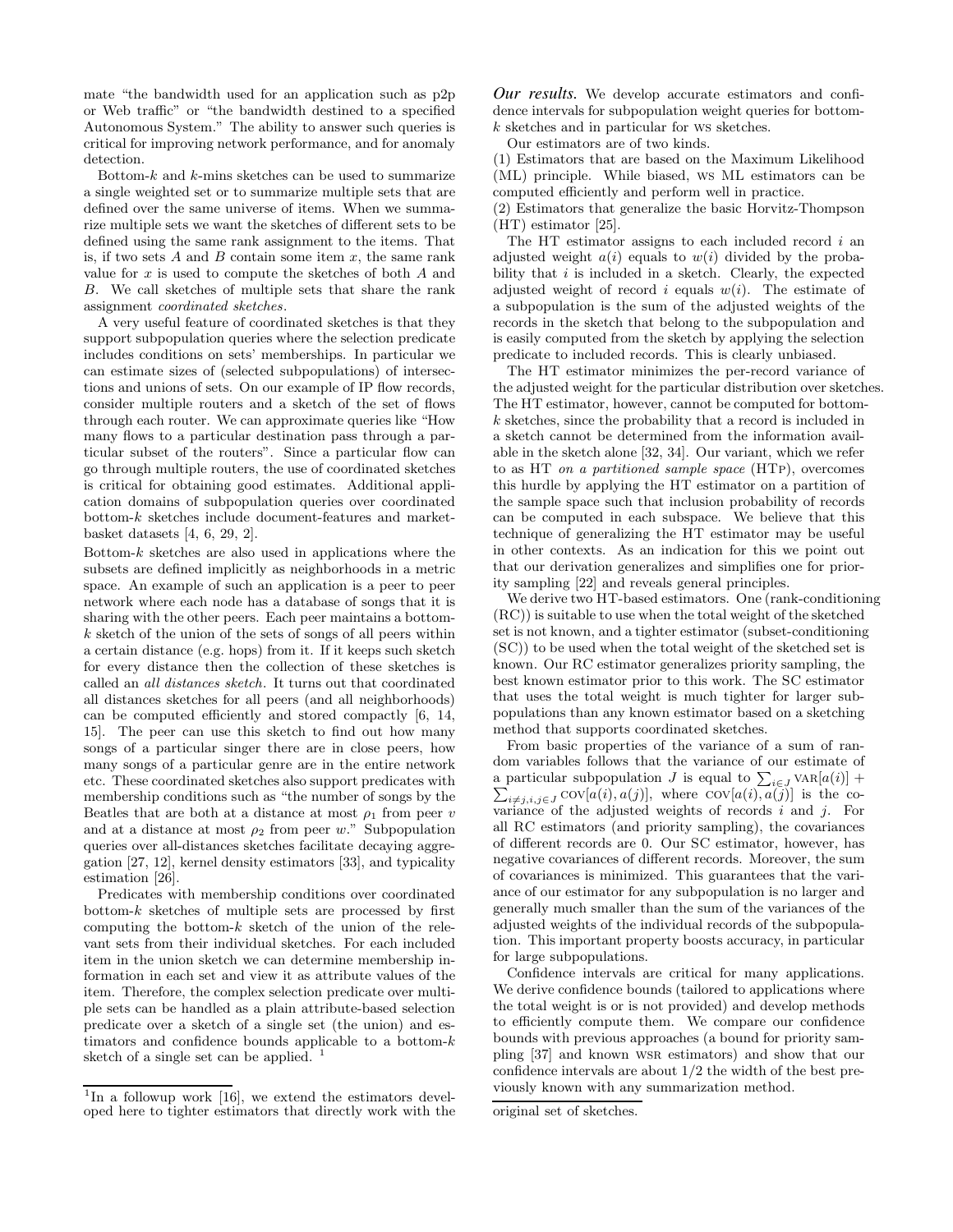## **2. RELATED WORK**

In  $[15]$  we initiated a comparison between bottom- $k$  and k-mins sketches. The focus there was on quantifying the resources (storage, communication) required to produce these sketches. We distinguished between explicit and implicit representations of the data. Explicit representations list the occurrence of each record in each set which we sketch. These include a data stream of the items in a single set or item-set pairs if we sketch many sets (for example, item-basket associations in a market basket data, links in web pages, features in documents  $[5, 3, 29, 35, 2]$ . Bottom-k sketches can be computed much more efficiently than k-mins sketches when the data is represented explicitly [4, 29, 15].

Implicit representations are those where we summarize multiple sets that are specified succinctly: In the peer to peer network described above, all sketched sets are implicitly represented as neighborhoods in the network. (See also [6, 19, 18, 28, 27, 14].) In these applications, the summarization algorithm is applied to the succinct representation (the network itself in this example).

We also considered in [15] the information content in the sketches. We showed how to probabilistically draw a kmins sketch from a bottom- $k$  sketch, when using exponential ranks. The distribution induced on k-mins sketch is the same as if we were drawing them directly to begin with, using multiple rank functions. We called this process mimicking k-mins sketches from bottom- $k$  sketches. Mimicking  $k$ mins sketches from bottom- $k$  sketches allows to apply simple estimators for  $k$ -mins sketches to bottom- $k$  sketches. This, however, does not fully utilize the information in bottomk sketches. In this paper we derive confidence bounds and tighter estimators that fully exploit the information in bottomk sketches.

Beyond computation issues, the distinction between data representations is also important for estimation. In particular, we can see why it is important to develop estimators and confidence intervals for subpopulation weight queries for both scenarios, when the total weight is or is not available. With explicit representation, the summarization algorithm can compute the total weight of the records without a significant processing or communication overhead. With implicit representation, the total weight of each subset is not readily available. For example, in our p2p application computing the exact total weight of every neighborhood is much more resource consuming than obtaining all sketches. Even with explicit representation, the total weight of a union of subsets can not be retrieved from their sketches and weights. Therefore, total weight is not available when processing complex queries involving multiple subsets (such as, in our example, the total bandwidth to a destination through multiple routers).

A dominant estimator for subpopulation weight to date is based on priority sampling [22]. This estimator emerged as a clever modification of threshold sampling [21] so that a fixed size sample is produced. Estimators based on priority sampling perform similarly to estimators based on threshold sampling, and are better than estimators based on WSR. Priority sampling was also shown to minimize the sum of per-record variances [36]. We denote priority sampling by pri, and a sketch which it produces by a pri sketch.

Priority sampling, however, was not compared to weighted sampling without replacement, since unbiased estimators for the latter were not known. It turns out that a PRI sketch is a bottom-k sketch for a different family of rank functions. Our general framework for bottom-k sketches places both priority sampling and weighted sampling without replacement within a unified framework. In particular, we generalize the work of [22], and gives a simpler proof that their estimator for PRI sketches is unbiased.

Our evaluation of the estimators for ws sketches and pri sketches show that their performance is similar when the total weight is not provided. We make a strong case for ws sketches by showing that 1) the confidence intervals which we develop for ws sketches are much tighter (about half the width) than confidence intervals known for PRI sketches [37], and by 2) developing estimators for ws sketches that use the total weight whose variance is 1/3 of the variance of pri sketches. Another advantage of ws sketches is that they can often be computed more efficiently than pri sketches.

Motivated by the work we present here, a summarization scheme which minimizes the sum of variances of sets of any fixed size has been developed [9]. This scheme is applicable for a summary of a single set and is not a bottom- $k$ sketch. In particular, it does not support coordinated and all-distances sketches.

An orthogonal line of recent research is on algorithms for sketching unaggregated data [24, 20], where each item may be broken into many different pieces, each with its own weight. The sum of the weights of the pieces is equal to the weight of the item. As an example think of an IP flow broken into its individual packets. The problem is to get a sketch of the dataset for subpopulation queries without preaggregating the data which may require substantial resources. The papers [8, 7] study several estimators for this setup, some particularly appropriate for routers' architectures. A more recent work [10] applies the recent sampling technique of [9] to unaggregated data.

Last, we mention a vast literature on survey sampling that studies wsr (PPSWR Probability Proportional to Size With Replacement), ws (PPSWOR - PPS Without Replacement) and threshold sampling (related to IPPS - Inclusion Probability Proportion to Size), see e.g. [32, 34]. Nevertheless, our estimators and confidence intervals are original. Furthermore, we address important database issues such as efficient computation of sketches, and coordinated sketches, on massive datasets; efficient query processing; support for general subpopulation selection queries; and more.

A poster with a very preliminary sketch of the ideas we develop here has appeared in [13]. This paper (together with the appendix) supersedes the technical report [17].

#### **3. PRELIMINARIES**

Let  $(I, w)$  be a weighted set. A *rank assignment* r maps each item i to a random rank  $r(i)$ . The ranks of items are drawn independently using a family of distributions  $f_w$  $(w \geq 0)$ , where the rank of an item with weight  $w(i)$  is drawn from  $f_{\mathbf{w}(i)}^2$ . For a subset J of items and a rank assignment r, we denote by  $i_j$  the item of jth largest rank in J. We also define  $r(J) = r(i_1)$  to be the smallest rank in J according to r.

A k-mins sketch of a set J is the vector

$$
(r^{(1)}(J), r^{(2)}(J), \ldots, r^{(k)}(J))
$$

<sup>&</sup>lt;sup>2</sup>We assume that we use enough bits to represent the ranks such that no two items obtain the same rank.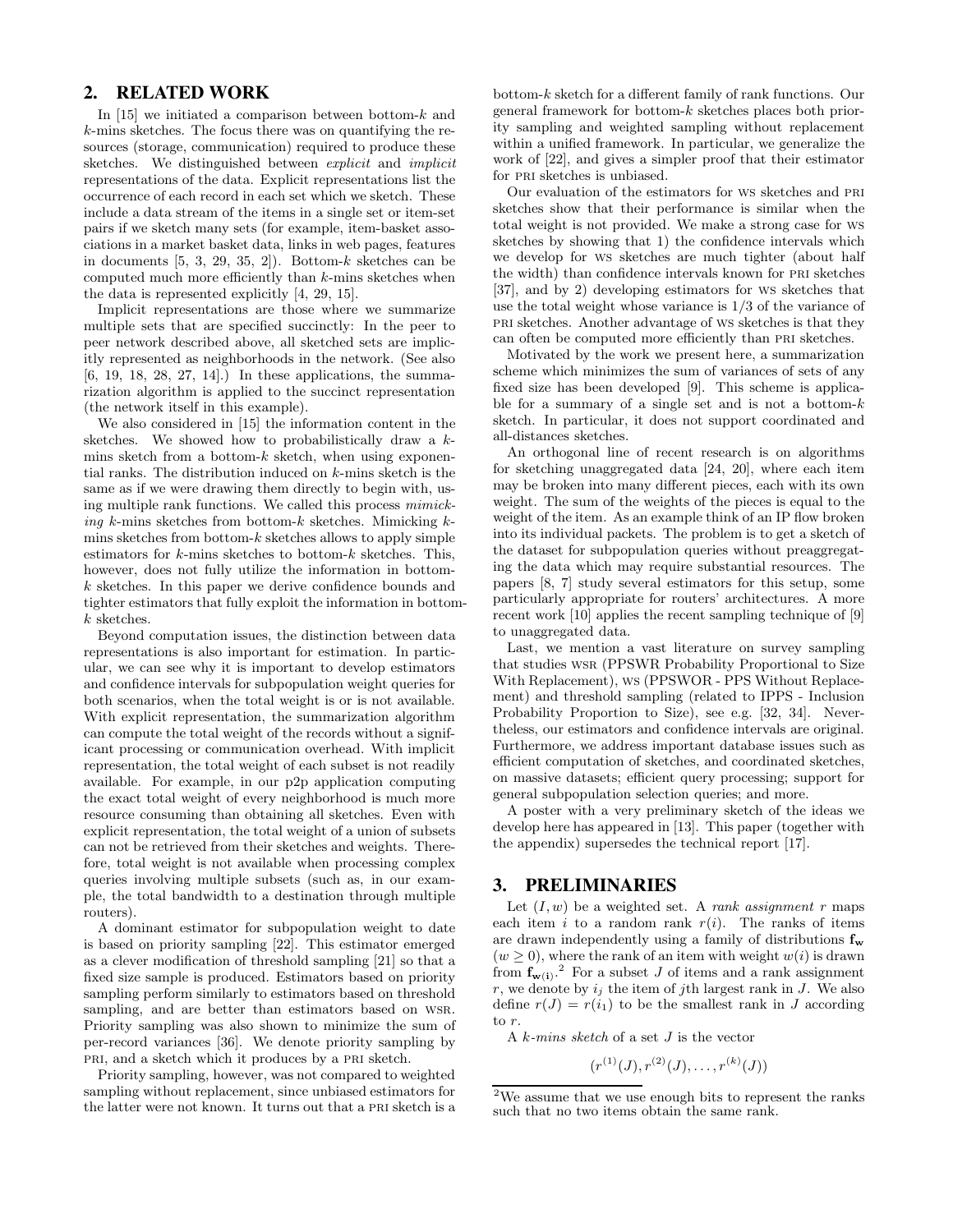where  $r^{(1)}, \ldots, r^{(k)}$  are k independent rank assignments. For some applications we store with  $r^{(\ell)}(J)$ ,  $1 \leq \ell \leq k$ , additional attributes of the corresponding item such as its weight.

A bottom-k sketch is produced from a single rank assignment r. It is the list of the k pairs  $(r(i_i), w(i_j))$ ,  $1 \leq j \leq k$ , sorted by increasing rank together with  $r(i_{k+1})$ . Depending on the application we may store with the sketch additional attributes of the items that attain the  $k$  smallest ranks. (If  $|J| < k$  then the sketch contains only |J| pairs.) We often abbreviate  $r(i_{k+1})$  to  $r_{k+1}$ .

Bottom-k sketches must include the items' weights but can omit all rank values except  $r_{k+1}$ . The reason is that using the weights of the items with k smallest ranks and  $r_{k+1}$ , we can  $redraw$  the rank value of an item with weight  $w$ from the density function  $f_{\mathbf{w}}(\mathbf{x})/F_{\mathbf{w}}(\mathbf{r}_{k+1})$  for  $0 \leq x \leq r_{k+1}$ and 0 elsewhere. Here  $\mathbf{F}_{\mathbf{w}}(\mathbf{x})$  is the cumulative distribution function of  $f_w$ . This is equivalent to redrawing a rank assignment from the subspace of the probability space of rank assignments where  $r_{k+1}$  and the set of the k smallest items is fixed. Redrawing ranks can also be viewed as redrawing a particular ordered set of bottom-k items from this subspace. Moreover, as we shall see in Section 6, if  $w(J)$  is provided and we use ws sketches, we can redraw all rank values (there is no need to retain  $r_{k+1}$ ). Redrawing all ranks is equivalent to obtaining a rank assignment from the probability subspace where the subset of items with  $k$  smallest ranks is the same. These properties are not only important for limiting storage requirements for the sketch but as we shall see, also facilitate the derivation of tighter estimators.

*ws sketches.* Clearly, the choice of which family of random rank functions to use matters only when items are weighted. Rank functions  $f_w$  with some useful properties are exponential distributions with parameter  $w$  [6]. The density function of this distribution is  $\mathbf{f}_{\mathbf{w}}(\mathbf{x}) = \mathbf{w} e^{-\mathbf{w}\mathbf{x}}$ , and its cumulative distribution function is  $\mathbf{F}_{\mathbf{w}}(\mathbf{x}) = \mathbf{1} - \mathbf{e}^{-\mathbf{w}\mathbf{x}}$ . Since the minimum of independent exponentially distributed random variables is exponentially distributed with parameter equal to the sum of the parameters of these distributions it follows that  $r(J)$  for a subset J is exponentially distributed with parameter  $w(J) = \sum_{i \in J} w(i)$ . Cohen [6] used this property to obtain unbiased low-variance estimators for both the weight and the inverse weight of a set  $J$  using a  $k$ -mins sketch of  $J^3$ 

With exponential ranks the item with the minimum rank  $r(J)$  is a weighted random sample from J: The probability that an item  $i \in J$  is the item of minimum rank is  $w(i)/w(J)$ . Therefore, a  $k$ -mins sketch of a subset  $J$  corresponds to a weighted random sample of size  $k$ , drawn with replacement from  $J$ . We call  $k$ -mins sketch using exponential ranks a wsr sketch. On the other hand, a bottom-k sketch of a subset J with exponential ranks corresponds to a weighted k-sample drawn without replacement from  $J$  [15]. We call such a sketch a ws sketch.

The following property of exponentially-distributed ranks is a consequence of the memoryless nature of the exponential distribution.

LEMMA 3.1.  $\left[15\right]$  Consider a probability subspace of rank

assignments over J where the k items of smallest ranks are  $i_1, \ldots, i_k$  in increasing rank order. The rank differences  $r_1(J), r_2(J) - r_1(J), \ldots, r_{k+1}(J) - r_k(J)$  are independent random variables, where  $r_j(J)-r_{j-1}(J)$   $(j = 1, \ldots, k+1)$  is exponentially distributed with parameter  $w(J) - \sum_{\ell=1}^{j-1} w(i_{\ell}).$ (we formally define  $r_0(J) \equiv 0$ .)

ws sketches can often be computed more efficiently than other bottom-k sketches. Computing a bottom-k sketch on unaggregated data (each item appears in multiple "pieces") generally requires pre-aggregating the data, so that we have a list of all items and their weight, which is a costly operation when the data is distributed or in external memory. A key property of exponential ranks is that we can obtain a rank value for an item by computing independently a rank value for each piece, based on the weight of the piece. The rank value of the item is the minimum rank value of its pieces. The ws sketch can therefore be computed in two  $O(k)$  communication rounds over distributed data or in two linear passes using  $O(k)$  memory: The first pass identifies the k items with smallest rank values. The second pass is used to add up the weights of the pieces of each of these  $k$ items.

Computing a Bottom- $k$  sketch requires processing of each item. When items are partitioned such that we have the weight of each part, ws sketches can be computed while processing only a fraction of the items. A key property is that the minimum rank value over a set of items depends only on the sum of the weights of the items. Using this property, we can quickly determine which parts contribute to the sketch and eliminate chunks of items that belong to other parts.

The same property is also useful when sketches are computed online over a stream [23]. Bottom-k sketches are produced using a priority queue that maintains the  $k+1$  items with smallest ranks. We draw a rank for each item and update the queue if this rank is smaller than the largest rank in the queue. With ws sketches, we can simply draw directly from a distribution the accumulated weight of items that can be "skipped" before we obtain an item with a smaller rank value than the largest rank in the queue. The stream algorithm simply adds up the weight of items until it reaches one that is incorporated in the sketch.

pri *sketches.* With priority ranks [22, 1] the rank value of an item with weight  $w$  is selected uniformly at random from  $[0, 1/w]$ . This is equivalent to choosing a rank value  $r/w$ , where  $r \in U[0,1]$ , the uniform distribution on the interval [0, 1]. It is well known that if  $r \in U[0, 1]$  then  $-\ln(r)/w$  is an exponential random variable with parameter  $w$ . Therefore, in contrast with priority ranks, exponential ranks correspond to using rank values  $-\ln r/w$  where  $r \in U[0, 1]$ .

pri sketches are of interest because one can derive from them an estimator that (nearly) minimizes the sum of peritem variances:  $\sum_{i \in I} \text{VAR}[a(i)]$  [36]. More precisely, Szegedy showed that the sum of per-item variances using PRI sketches of size  $k$  is no larger than the smallest sum of per-item variances attainable by an estimator that uses sketches with average size  $k-1$ <sup>4</sup>

*Review of weight estimators for wsr sketches.* Recall that for a subset  $J$ , the rank values in the  $k$ -mins sketch

<sup>3</sup>Estimators for the inverse-weight are useful for obtaining unbiased estimates for quantities where the weight appears in the denominator such as the weight ratio of two different subsets.

<sup>4</sup>Szegedy's proof applies only to estimators based on adjusted weight assignments.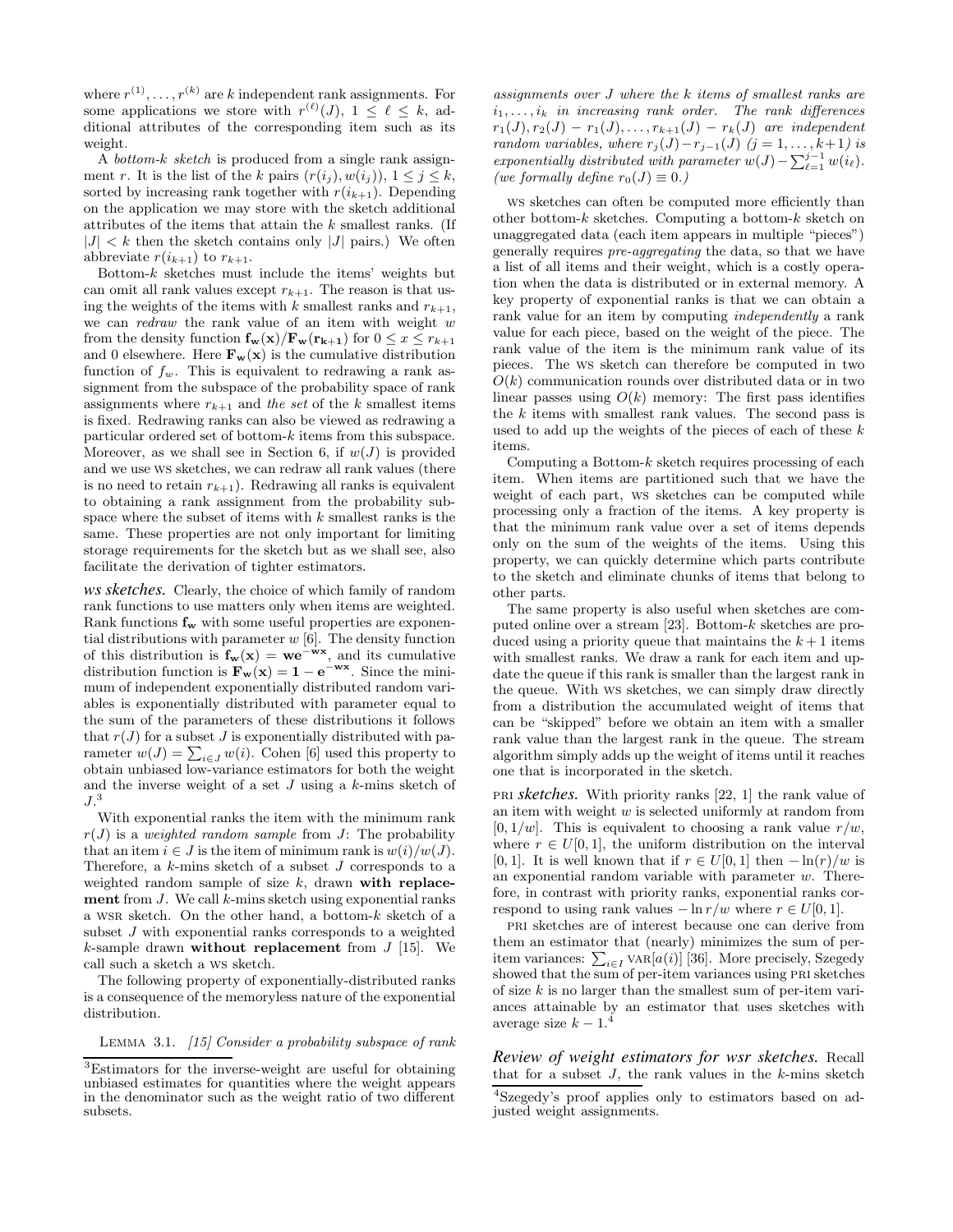$r_1(J), \ldots, r_k(J)$  are k independent samples from an exponential distribution with parameter  $w(J)$ . The quantity  $\frac{k-1}{\sum_{h=1}^{k} r_h(J)}$  is an unbiased estimator of  $w(J)$ . The standard deviation of this estimator is equal to  $w(J)/\sqrt{k-2}$  and the average relative error is approximately  $\sqrt{2/(\pi(k-2))}$  [6]. The quantity  $\frac{k}{\sum_{h=1}^{k} r_h(J)}$  is the maximum likelihood estimator of  $w(J)$ . This estimator is a factor of  $k/(k-1)$  larger than the unbiased estimator. Hence, it is obviously biased, and the bias is equal to  $w(J)/(k-1)$ . Since the standard deviation is about  $(1/\sqrt{k})w(J)$ , the bias is not significant when  $k \gg 1$ . The quantity  $\frac{\sum_{h=1}^{k} r_h(J)}{\sum_{h=1}^{k} r_h(J)}$  is an unbiased estimator of the *inverse weight*  $1/w(J)$ . The standard deviation of this estimate is  $1/(\sqrt{k}w(J))$ .

## **4. MAXIMUMLIKELIHOOD ESTIMATORS**

We apply the Maximum Likelihood (ML) principle to derive ws ML estimators. These estimators are applicable to ws sketches as our derivation exploits special properties of the exponential distribution used to produce these sketches. We show the derivation of an estimator for the total weight of the sketched set. Using the same technique in a slightly more subtle way we obtain similar estimators for the weight of a subpopulation when we do not know the total weight and when we do know the total weight. These derivations can be found in Appendix A.

Consider a set  $I$  and its bottom- $k$  sketch  $s$ . Recall that  $i_1, i_2, \ldots, i_k$  are the items in s ordered by increasing ranks. (We assume that  $|k| < |I|$  as otherwise  $w(I)$  is just the sum of the weights of the items in the sketch.)

Consider the rank differences,  $r(i_1), r(i_2)-r(i_1), \ldots, r(i_{k+1})$  $r(i_k)$ . From Lemma 3.1, they are independent exponentially distributed random variables in the appropriate subspace. The joint probability density function of this set of differences is therefore the product of the density functions

$$
w(I) \exp(-w(I)r(i_1))(w(I) - s_1) \exp(-(w(I) - s_1)(r(i_2) - r(i_1))) \cdots
$$

where  $s_{\ell} = \sum_{j=1}^{\ell} w(i_j)$ . Think about this probability density as a function of  $w(I)$ . The maximum likelihood estimate for  $w(I)$  is the value that maximizes this function. To find the maximum, take the natural logarithm (for simplification) of the expression and look at the value which makes the derivative zero. We obtain that the maximum likelihood estimator  $\tilde{w}(I)$  is the solution of the equation

$$
\sum_{i=0}^{k} \frac{1}{\tilde{w}(I) - s_i} = r(i_{k+1}).
$$
 (1)

The left hand side is a monotone function, and the equation can be solved by a binary search on the range  $[s_k +$  $1/r(i_{k+1}), s_k + (k+1)/r(i_{k+1})$ .

## **5. ADJUSTED WEIGHTS**

In this section we introduce variants of the Horvitz-Thompson (HT) estimator [25]. Proofs can be found in Appendix B.

The idea here is to assign a positive adjusted weight  $a(i)$ to each item in the sample, such that if we also set  $a(i) = 0$ when i is not sampled then  $E[a(i)] = w(i)$ . (The expectation is over the draw of the sample. Once the sample is determined the assignment of  $a(i)$  is usually deterministic.) We call a sample together with the adjusted weights an adjusted weight summary (AW-summary) of the weighted set  $(I, w)$ .

An AW-summarization algorithm is a probabilistic algorithm that inputs a weighted set  $(I, w)$  and returns an AWsummary of  $(I, w)$ . An AW-summarization algorithm for  $(I, w)$  provides unbiased estimators for the weight of I and for the weight of subsets of  $I$  since by linearity of expectation, for any  $H \subseteq I$ , the sum  $\sum_{i \in H} a(i)$  is an unbiased estimator of  $w(H)$ . Notice that if there is another weight function h defined over I then  $\sum_{i\in H} h(i)a(i)/w(i)$  is an unbiased estimator of  $h(J)$  for any  $J \subseteq I$ .

Let  $\Omega$  be the probability space of rank assignments over I. Each  $r \in \Omega$  has a sketch  $s(r)$  associated with it. Suppose that given  $s(r)$  we can compute the probability  $Pr{i \in \mathbb{R} \atop n \in \mathbb{R}}$  $s(r) | r \in \Omega$  for all  $i \in s(r)$  (since I is a finite set, these probabilities are strictly positive for all  $i \in s(r)$ . Then we can make  $s(r)$  into an AW-summary using the Horvitz-Thompson (HT) estimator [25] which assigns to each  $i \in$  $s(r)$  the adjusted weight

$$
a(i) = \frac{w(i)}{\Pr\{i \in s(r) \mid r \in \Omega\}}.
$$

It is well known and easy to see that these adjusted weights are unbiased and have minimal variance for each item for the particular distribution over the sketches that is derived from Ω.

HT on a partitioned sample space (HTp) is a method to derive adjusted weights when we cannot determine  $Pr{i \in \mathbb{R}}$  $s(r) | s(r) \in \Omega$  from the sketch  $s(r)$  alone. For example if  $s(r)$  is a bottom-k sketch, then the probability  $Pr\{i \in s(r) \mid$  $r \in \Omega$  depends on all the weights  $w(i)$  for  $i \in I$ .

For each item i we partition  $\Omega$  into subsets  $P_1^i, P_2^i$ .... This partition satisfies the following two requirements: (1) Given a sketch  $s(r)$ , we can determine the set  $P_j^i$  containing r, and (2) For every set  $P_j^i$  we can compute the conditional probability  $p_j^i = \Pr\{i \in s(r) \mid r \in P_j^i\}.$ 

For each  $i \in s(r)$ , we identify the set  $P_j^i$  containing r and use the adjusted weight  $a(i) = w(i)/p_j^i$  (which is the HT adjusted weight in  $P_j^i$ .<sup>5</sup> The expected adjusted weight of each item i within each subspace of the partition is  $w(i)$  and therefore its expected adjusted weight over  $\Omega$  is  $w(i)$ .

Rank Conditioning (RC) adjusted weights for bottom $k$  sketches are HTP adjusted weights where the partition  $P_1^i, \ldots, P_\ell^i$  which we use is based on *rank conditioning*. For each possible rank value r we have a set  $P_r^i$  containing all rank assignments in which the kth rank assigned to an item other than i is r. (If  $i \in s(r)$  then this is the  $(k+1)$ st smallest rank and otherwise its the kth smallest rank.)

The probability that  $i$  is included in a bottom- $k$  sketch given that the rank assignment is from  $P_r^i$  is the probability that its rank value is smaller than  $r$ . For ws sketches, this probability is equal to  $1 - \exp(-w(i)r)$ . Assume  $s(r)$  contains  $i_1, \ldots, i_k$  and that the  $(k + 1)$ st smallest rank is  $r_{k+1}$ . Then for item  $i_j$ , the rank assignment belongs to  $P_{r_{k+1}}^{i_j}$ , and therefore the adjusted weight of  $i_j$  is  $\frac{w(i_j)}{1-\exp(-w(i_j)r_{k+1})}$ . The PRI RC adjusted weight for an item  $i_j$  (obtained by a tailored derivation in [1]), is  $\max\{w(i_j), 1/r_{k+1}\}.$ 

## *Variance of* RC *adjusted weights*

<sup>5</sup>In fact all we need is the probability  $p_j^i$ . In some cases we can compute it from some parameters of  $P_j^i$ , without identifying  $P_j^i$  precisely.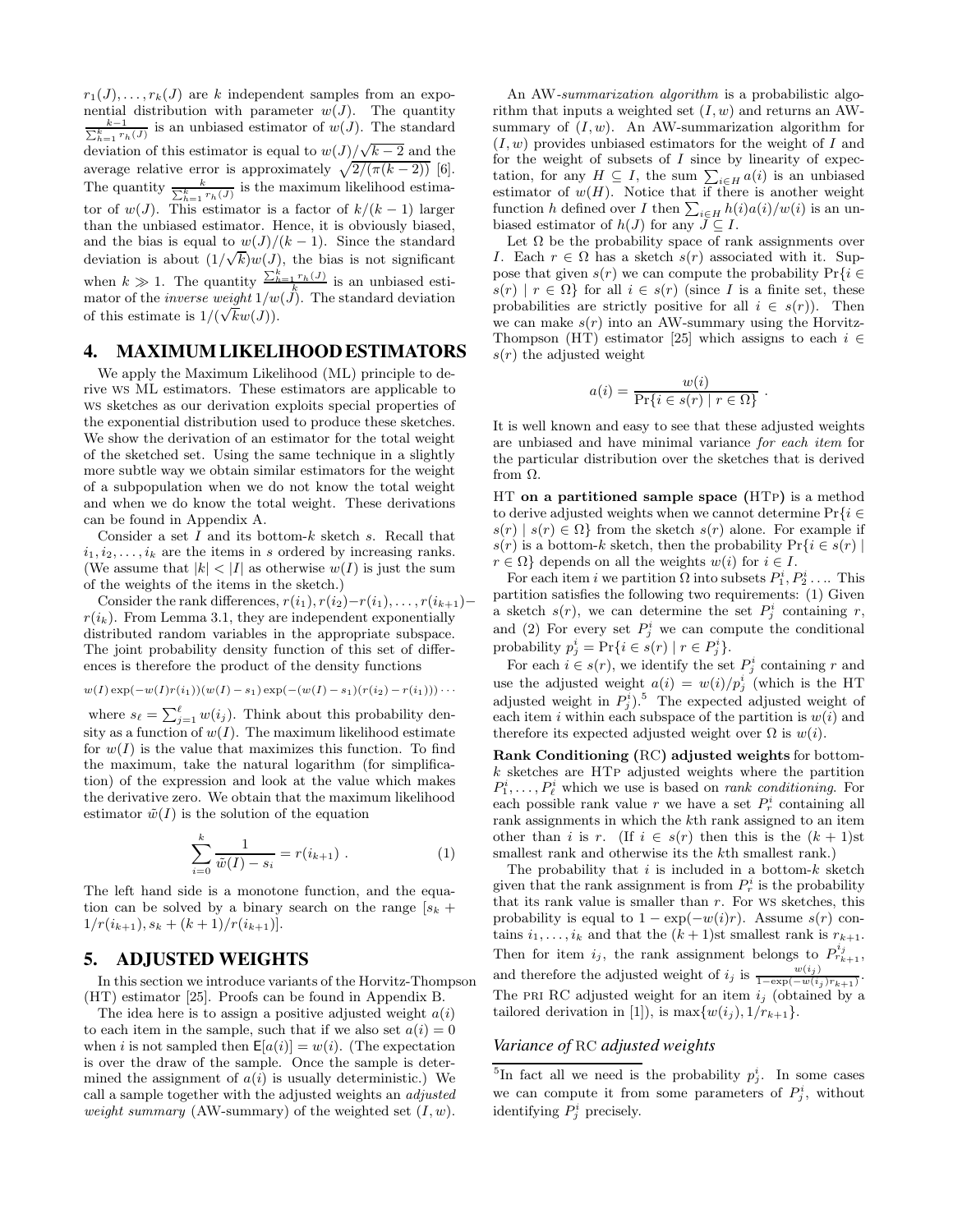Lemma 5.1. Consider RC adjusted weights and two items i, j. Then,  $cov[a(i), a(j)] = 0$  (The covariance of the adjusted weight of i and the adjusted weight of j is zero.)

As mentioned in the introduction from simple properties of the variance of a sum of random variables we have that

$$
\text{VAR}[a(J)] = \sum_{i \in J} \text{VAR}[a(i)] + \sum_{i \neq j, i, j \in J} \text{cov}[a(i), a(j)] .
$$

This implies for RC adjusted weights the following corollary of Lemma 5.1.

COROLLARY 5.2. For a subset  $J \subset I$ ,

$$
VAR[a(J)] = \sum_{j \in J} VAR[a(j)] .
$$

Therefore, with RC adjusted weights, the variance of the weight estimate of a subpopulation is equal to the sum of the per-item variances, just like when items are selected independently. This Corollary, combined with Szegedy's result [36], shows that when we have a choice of a family of rank functions, PRI weights are the best rank functions to use when using RC adjusted weights.

Selecting a partition. The variance of the adjusted weight  $a(i)$  obtained using HTP depends on the particular partition in the following way.

Lemma 5.3. Consider two partitions of the sample space, such that one partition is a refinement of the other, and the AW-summaries obtained by applying HTp using these partitions. For each  $i \in I$ , the variance of  $a(i)$  using the coarser partition is at most that of the finer partition.

It follows from Lemma 5.3 that when applying HTp, it is desirable to use the coarsest partition for which we can compute the probability  $p_j^i$  from the information in the sketch. In particular a partition that includes a single component minimizes the variance of  $a(i)$  (This is the HT estimator). The RC partition yields the same adjusted weights as conditioning on the rank values of all items in  $I \setminus i$ , so it is in a sense also the finest partition we can work with. It turns out that when the total weight  $w(I)$  is available we can use a coarser partition.

#### **6. USING THE TOTAL WEIGHT**

When the total weight is available we can use HTP estimators defined using a coarser partition of the sample space than the one used by the RC estimator. The subset conditioning estimator (SC), which we present in this section, partitions the space of rank assignment by the set of the  $k-1$  items of smallest rank among all items other than  $i$ , in order to compute the adjusted weight of  $i$ . That is, we will show that knowing the total weight, it is possible to compute the probability that  $i$  is included in the sketch in the subspace of rank assignments where the set of  $k-1$ smallest-ranked items other than  $i$  is fixed. A related estimator which also condition on the order of the ranks of these  $k-1$  smallest-ranked items is called the *prefix conditioning* estimator and is presented in Appendix C. By Lemma 5.3 subset conditioning is better than prefix conditioning and rank conditioning in terms of per-item variances. A side benefit of these estimators is that they do not need  $r_{k+1}$ and thereby require one less sample.

The SC estimator has the following two important properties that RC does not have. The adjusted weights of different items have negative covariances, and  $VAR[a(I)] = 0$ . Two alternative ways to say this are that the sum of the adjusted weights equals the total weight of the set and the sum of the covariances of different items is "as negative as possible" and is equal to the negative of the sum of the variances of the individual items. These properties imply that the variance of the estimator on a subset is smaller than the sum of the variances of the individual items in the subset.

We now define the SC estimator precisely. In Appendix D we prove that it indeed satisfies the properties mentioned above. For a set Y of items and  $\ell \geq 0$ , we define

$$
f(Y,\ell) = \int_{x=0}^{\infty} \ell \exp(-\ell x) \prod_{j \in Y} (1 - \exp(-w(j)x)) dx
$$
 (2)

This is the probability that a random rank assignment with exponential ranks for the items in  $Y$ , and for the items in a set X such that  $w(X) = \ell$ , assigns the |Y| smallest ranks to the items in Y and the  $(|Y|+1)$ st smallest rank to an item from  $X$ . For exponential ranks, this probability depends only on  $w(X)$ , and does not depend on how the weight of  $X$  is divided between the items. This is a critical property that allows us to compute adjusted weights with subset conditioning specifically for ws sketches.

Let  $s$  be the WS sketch. Recall that for an item  $i$ , we use the subspace with all rank assignments in which among the items in  $I \setminus \{i\}$ , the items in  $s \setminus \{i\}$  have the  $(k-1)$  smallest ranks. The probability, conditioned on this subspace, that item *i* is contained in the sketch is  $\frac{f(s,w(I\setminus s))}{f(s\setminus\{i\},w(I\setminus s))}$ , and so the adjusted weight assigned to  $i$  is

$$
a(i) = w(i) \frac{f(s \setminus \{i\}, w(I \setminus s))}{f(s, w(I \setminus s))} . \tag{3}
$$

Note that we easily compute  $w(I \setminus s)$  from the total weight and the weights of the items in s.

## **6.1 Computing** SC **adjusted weights**

SC adjusted weights can be computed by numerical integration using Eq. (3). We propose an alternative method based on a Markov chain that is faster and easier to implement. The method converges to the SC adjusted weights as the number of steps grows. It can be used with any fixed number of steps and provides unbiased adjusted weights.

The key idea is to use the fact (which follows from the proof of Lemma 5.3) that the mean of the RC estimator over all rank assignments in a partition of the SC estimator is equal to the SC estimator. Let P be the set of the items in the sketch. Let  $\Omega_P$  be the subspace of all rank assignments producing a sketch with items  $P$ . The subspace  $\Omega_P$  is further partitioned according to the rank-order  $\pi$  of the items in P. Let  $\Omega_{P,\pi}$  be one such subspace of  $\Omega_P$  that corresponds to a permutation  $\pi$  of P. The subspace  $\Omega_{P,\pi}$  is further partitioned according to the  $k+1$  smallest rank.

We approximate SC by drawing a subspace  $\Omega_{P,\pi}$  with probability  $p_{\pi} = |\Omega_{P,\pi}|/|\Omega_P|$ ; then drawing the  $k+1$  smallest rank according to the distribution of  $r_{k+1}$  in  $\Omega_{P,\pi}$ ; and computing the RC adjusted weight of items in P using  $r_{k+1}$ . This process is repeated multiple times and we use the average as an unbiased estimate on the mean, which is the SC estimator.

Consider a subspace  $\Omega_{P,\pi}$ , and let  $i_1, i_2, \ldots, i_k$  be the items ordered as in  $\pi$ . By Lemma 3.1 the distribution of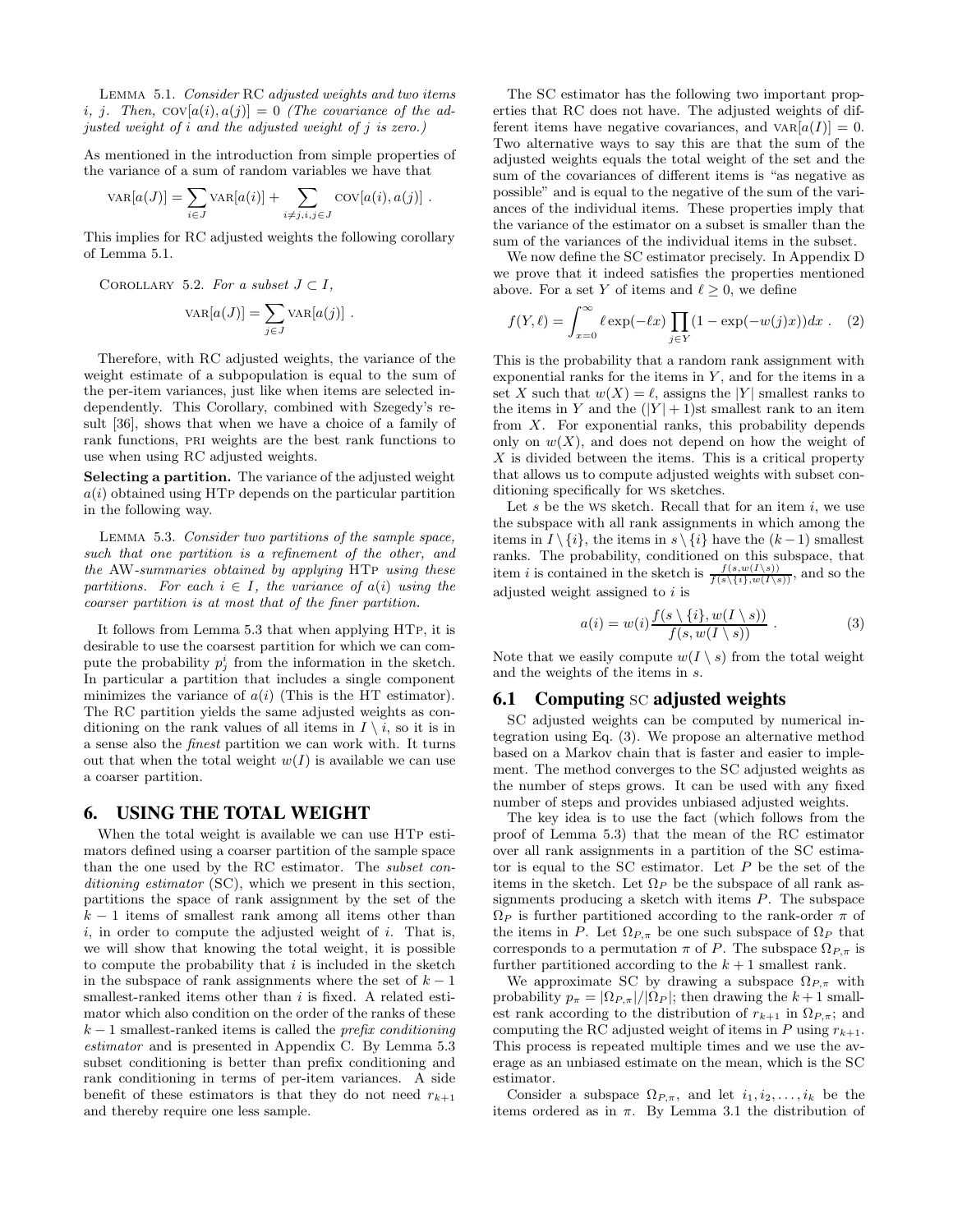$r_{k+1}$  in  $\Omega_{P,\pi}$  is the sum of k independent exponential ran-<br>dom variables with parameters  $w(I), w(I) - w(i_1), \ldots, w(I)$ dom variables with parameters  $w(I)$ ,  $w(I) - w(i_1), \ldots, w(I) - \sum_{h=1}^{k} w(i_h)$ . So the adjusted weight of  $i_j$ ,  $j = 1, \ldots, k$  is  $\overline{a(i_j)} = \mathsf{E}[w(i_j)/(1 - \exp(-w(i_j)r_{k+1}))]$  where the expecta-<br>tion is over this distribution of  $r_{k+1}$ tion is over this distribution of  $r_{k+1}$ .

Instead of computing the expectation, we average the RC adjusted weights  $w(i_j)/(1 - \exp(-w(i_j) r_{k+1}))$  over multiple draws of  $r_{k+1}$ . This average is clearly an unbiased estimator of  $w(i_j)$  and its variance decreases with the number of draws. Each repetition can be implemented in  $O(k)$  time (drawing and summing  $k$  random variables.).

To draw the subspace  $\Omega_{P,\pi}$  we define a Markov chain over permutations of P. Starting with a permutation  $\pi$  defined by the original ranks, we continue to a permutation  $\pi'$  by applying the following process. We draw  $r_{k+1}$  as described above from the distribution of  $r_{k+1}$  in  $\Omega_{P,\pi}$ . We then redraw rank values for the items of P using their weights and  $r_{k+1}$ as described in Section 3. The permutation  $\pi'$  is obtained by reordering  $P$  according to the new rank values. This Markov chain has the following property.

LEMMA 6.1. Let  $P$  be a (unordered) set of  $k$  items. Let  $p_{\pi}$  be the conditional probability that in a random rank assignment whose prefix consists of items of P, the order of these items in the prefix is as in  $\pi$ . Then  $p_{\pi}$  is the stationary distribution of the Markov chain described above.

PROOF. Suppose we draw a permutation  $\pi$  of the items in P with probability  $p_{\pi}$  and then draw  $r_{k+1}$  as described above. Then this is equivalent to drawing a random rank assignment whose prefix consists of items in  $P$  and taking  $r_{k+1}$  of this assignment.

Similarly assume we draw  $r_{k+1}$  as we just described, draw ranks for items in  $P$ , and order  $P$  by these ranks. Then this is equivalent to drawing a permutation  $\pi$  with probability  $p_{\pi}$ .  $\square$ 

Our implementation is controlled by two parameters: INPERM and PERMNUM. INPERM is the number of times the rank value  $r_{k+1}$  is redrawn for a permutation  $\pi$  (at each step of the Markov chain). permnum is the number of steps of the Markov chain (number of permutations in the sequence).

We start with the permutation  $(i_1, \ldots, i_k)$  obtained in the ws sketch. We apply this Markov chain to obtain a sequence of PERMNUM permutations of  $\{i_1, \ldots, i_k\}$ . For each permutation  $\pi_j$ ,  $1 \leq j \leq$  PERMNUM, we draw  $r_{k+1}$  from  $P_{\pi_j}$  INPERM times as described above. For each such draw we compute the RC adjusted weights for all items. The final adjusted weight is the average of the RC adjusted weights assigned to the item in the PERMNUM  $*$  INPERM applications of the RC method. The total running time is  $O(\text{PERMNUM} \cdot k \log k + \text{INPERM} \cdot k).$ 

An important property of this process is that if we apply it for a fixed number of steps, and average over a fixed number of draws of  $r_{k+1}$  within each step, we still obtain unbiased estimators. Our experimental section shows that these estimators perform very well.

## **7. CONFIDENCE BOUNDS**

We provide a general derivation of confidence bounds for bottom-k sketches, specialize it to ws sketches, and develop efficient computational techniques.

We derive bounds for subpopulation weight when the total weight is not known. These bounds use conditioning on the order of the items in the sketch. In Appendix E we use similar techniques to derive tighter confidence intervals for two other variants of the problem: the (special case of the) total weight (Appendix E.1) and subpopulations when the total weight is known (Appendix E.3). Our bounds on the total weight do not condition on the order of the items in the sketch. This conditioning weakens the bounds but simplifies the derivation and the computation for ws sketches.

A weighted list  $(Z, \pi)$  is a weighted set Z linearly ordered according to a permutation  $\pi$ . The linear order will be often derived from a rank assignment  $r$  to the elements in  $Z$ . In such case we may also denote a weighted list by  $(Z, r)$ .

The concatenation  $(Z^1, \pi^1) \oplus (Z^2, \pi^2)$  of two weighted lists  $(Z^1, \pi^1)$  and  $(Z^2, \pi^2)$  is a weighted list of  $Z^1 \cup Z^2$  where the elements in  $Z^1$  are ordered according to  $\pi^1$ , the elements in  $Z^2$  are ordered according to  $\pi^2$ , and all the elements of  $Z^1$ precede all the elements of  $Z^2$ . We define  $\Omega((Z,\pi))$  to be the probability subspace of rank assignments over Z such that the rank order of the items is  $\pi$ .

Let  $r$  be a rank assignment,  $s$  be the corresponding sketch, and  $\ell$  be the weighted list  $\ell = (J \cap s, r)$ . Let  $\overline{W}(\ell, r_{k+1}, \delta)$ be the set of all weighted lists  $h = (H, \pi)$  such that

$$
\Pr\{r'(H) \ge r_{k+1} \mid r' \in \Omega(\ell \oplus h)\} \ge \delta.
$$

Verbally,  $\overline{W}(\ell, r_{k+1}, \delta)$  consists of all weighted lists  $h =$  $(H, \pi)$  that we can concatenate to  $\ell$  such that in at least δ fraction of the rank assignments to (J ∩ s) ∪ H that respects the order of  $\ell \oplus h$ , the smallest rank in H is at least  $r_{k+1}$ .

Let  $\overline{w}(\ell, r_{k+1}, \delta) = \sup \{w(H) \mid (H, \pi) \in \overline{W}(\ell, r_{k+1}, \delta)\}.$ (If  $\overline{W}(\ell, r_{k+1}, \delta) = \emptyset$ , then  $\overline{w}(\ell, r_{k+1}, \delta) = 0$ .)

Analogously, let  $W(\ell, r_k, \delta)$  be the set of all weighted lists  $h = (H, \pi)$  such that

$$
\mathrm{PR}\{\overline{r'}(J \cap s) \leq r_k \mid r' \in \Omega(\ell \oplus h)\} \geq \delta.
$$

Let  $w(\ell, r_k, \delta) = \inf \{ w(H) | (H, \pi) \in \underline{W}(\ell, r_k, \delta). \}$ (If  $\underline{W}(\ell, r_k, \delta) = \emptyset$ , then  $\underline{w}(\ell, r_k, \delta) = +\infty$ ). We prove the following (Appendix E.2)

LEMMA 7.1. Let  $r$  be a rank assignment,  $s$  be the corresponding sketch, and  $\ell$  be the weighted list  $\ell = (J \cap s, w, r)$ . Then  $w(J \cap s) + \overline{w}(\ell, r_{k+1}, \delta)$  is a  $(1 - \delta)$ -confidence upper bound on  $w(J)$  and  $w(J \cap s) + w(\ell, r_k, \delta)$  is a  $(1 - \delta)$ confidence lower bound on  $w(J)$ .

#### **7.1 Confidence bounds for ws sketches**

The derivation of Lemma 7.1 incorporates "worst case" assumptions on the weight distribution of "unseen" items (items that are not included in the sketch). ws sketches have the unique property that the distribution of the ith largest rank in a weighted set, conditioned on either the set or the list of the  $i - 1$  items of smallest rank values, depends only on the total weight of the set (and not on

<sup>&</sup>lt;sup>6</sup>The mean of RC adjusted weights over  $\Omega_{P,\pi}$  are correct adjusted weights that have smaller variance than RC. Note that this is not an instance of HTp. Also note that while similar looking, this estimator is weaker than prefix conditioning: Rank assignments with the same prefix of items from  $I \setminus i$ , but where the item i appears in different positions in the k-prefix, can have different adjusted weights with this assignment, whereas they have the same adjusted weight with prefix conditioning. Thereby this estimator has larger variance of the adjusted weight of each item  $i$  than prefix conditioning.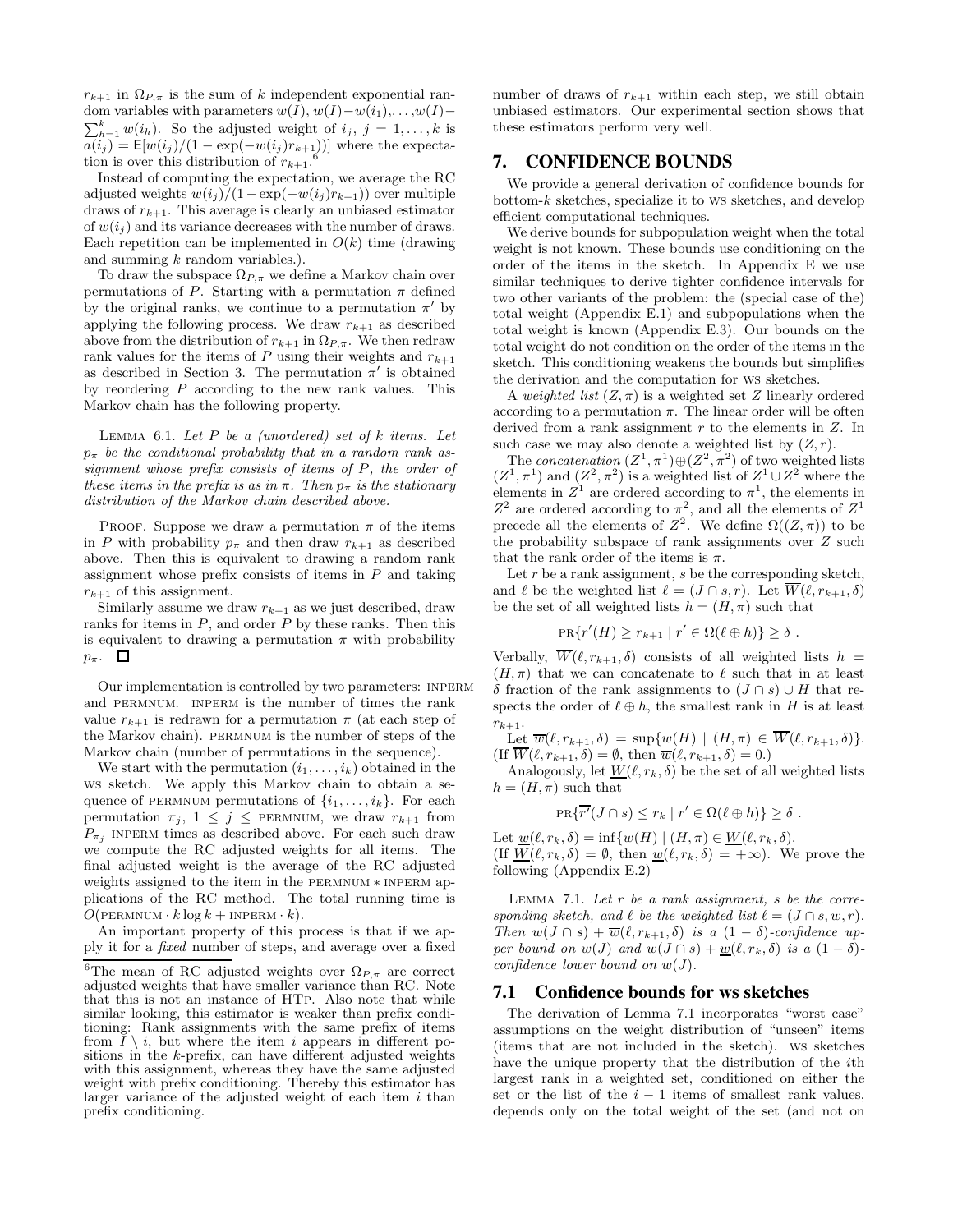the particular partition of the "unseen" weight into items). This property makes the bounds efficient in the respective probability subspaces (the bounds correspond to the actual quantiles of the estimator).

We provide some properties and notation that simplify the presentation of bounds derived with conditioning on the order. Consider a weighted set  $(I, w)$  and a subspace of rank assignments where the ordered set of the h items of smallest ranks is  $i_1, i_2, \ldots, i_h$ . Let  $s_j = \sum_{\ell=1}^j w(i_\ell)$ . For convenience we define  $s_0 \equiv 0$  and  $r_0 = 0$ . By Lemma 3.1, for  $j = 0, \ldots, h$ , the rank difference  $r(i_{j+1}) - r(i_j)$  is an exponential r.v. with parameter  $w(I) - s_j$ , and these rank differences are independent. Therefore for  $j \in \{0, \ldots, h\},\$ the distribution of  $r(i_j)$  (also the sum of the first i rank differences) is a sum of exponential random variables.

For  $0 \leq x_0 \leq \cdots \leq x_h < t$ , we use the notation  $v(t, x_0, \ldots, x_h)$ for the random variable that is the sum of  $h + 1$  independent exponential random variables with parameters  $t - x_j$  $(j = 0, \ldots, h)$ . With this notation the distribution of  $r(i_j)$ is  $v(w(I), s_0, \ldots, s_{j-1})$ . As we had seen in Lemma 7.1, our confidence bounds are computed by finding quantiles of these distributions, that is, solving equations of the form

$$
PR\{v(x, s_0, \dots, s_h) \leq \tau\} = \delta.
$$
 (4)

From linearity of expectation,

$$
\mathsf{E}[v(t, x_0, \ldots, x_h)] = \sum_{j=0}^h 1/(t - x_j) .
$$

From independence, the variance is the sum of variances of the exponential random variables and is

VAR[
$$
v(t, x_0,..., x_h)
$$
] =  $\sum_{j=0}^h 1/(t - x_j)^2$ .

*Boundsforthe totalweightw(I).* We apply a derivation in the Appendix (Lemma E.1). Note that  $PR\{v(x, s_0, \ldots, s_k)\leq$  $r_{k+1}$  is the probability that the  $k+1$  largest rank is  $\leq r_{k+1}$ given that the "unseen" weight is  $x - s_k$ . This probability increases with x. If for  $x = s_k$  this probability is already  $> 1 - \delta$  it means that if the total weight is larger than  $s_k$ the event of seeing  $k + 1$  largest rank  $\geq r_{k+1}$  is already  $\leq \delta$ . Therefore we can take  $x = s_k$  as a  $1 - \delta$  confidence upper bound. Otherwise, we take the solution of the equation

$$
PR{v(x, s_0, ..., s_k) \le r_{k+1}} = 1 - \delta
$$
.

to be our 1−δ confidence upper bound. A larger total weight would mean that obtaining  $k+1$  smallest rank  $\geq r_{k+1}$  is an event which is less than  $\delta$  likely to happen.

Similarly, for a  $1 - \delta$  confidence lower bound we take the solution of

$$
PR{v(x, s_0, \ldots, s_k) \leq r_{k+1}} = \delta.
$$

*Bounds for subpopulation weight (with unknown w(I)).* We specialize Lemma 7.1 for ws sketches. Let  $J$  be a subpopulation. For a rank assignment, let s be the corresponding sketch and let  $s_h$   $(1 \leq h \leq |J \cap s|)$  be the sum of the weights of the  $h$  items of smallest rank values from  $J$  (we define  $s_0 \equiv 0$ ). Lemma 7.1 implies that the  $(1 - \delta)$ -confidence upper bound on  $w(J)$  is the solution of the equation

$$
PR\{v(x, s_0, \dots, s_{|J \cap s|}) \le r_{k+1}\} = 1 - \delta
$$

(and is  $s_{|J \cap s|}$  if there is no solution  $x > s_{|J \cap s|}$ .) The  $(1 - \delta)$ confidence lower bound is 0 if  $|J \cap s| = 0$ . Otherwise, let  $x > s_{|J \cap s|-1}$  be the solution of

$$
PR{v(x, s_0, \ldots, s_{|J \cap s|-1}) \leq r_k} = \delta.
$$

The lower bound is  $\max\{s_{|J\cap s|}, x\}.$ 

We propose two methods of solving these equations: (i) applying the normal approximation to the respective sum of exponentials distribution or (ii) the quantile method which we developed.

*Normal approximation.* We apply the normal approximation to the quantiles of a sum of exponentials distribution. For  $\delta \ll 0.5$ , let  $\alpha$  be the Z-value that corresponds to confidence level  $1 - \delta$ . The approximate  $\delta$ -quantile of  $v(x, s_0, \ldots, s_h)$  is  $\mathsf{E}[v(x, s_0, \ldots, s_h)] - \alpha \sqrt{\text{VAR}[v(x, s_0, \ldots, s_h)]}$ and the approximate  $(1 - \delta)$ -quantile is  $E[v(x, s_0, \ldots, s_h)] +$  $\alpha\sqrt{\text{VAR}[v(x, s_0, \ldots, s_h)]}.$ 

To approximately solve  $PR\{v(x, s_0, \ldots, s_h) \leq \tau\} = \delta(x)$ such that  $\tau$  is the  $\delta$ -quantile of  $v(x, s_0, \ldots, s_h)$ , we solve the equation

$$
\mathsf{E}[v(x, s_0, \ldots, s_h)] - \alpha \sqrt{\text{VAR}[v(x, s_0, \ldots, s_h)]} = \tau.
$$

To approximately solving  $PR\{v(x, s_0, \ldots, s_h) \leq \tau\} = 1 - \delta$ , we solve

 $\mathsf{E}[v(x, s_0, \ldots, s_h)] + \alpha \sqrt{\text{VAR}[v(x, s_0, \ldots, s_h)]} = \tau$ .

We solve these equations (to the desired approximation level) by searching over values of  $x > s_h$  using standard numerical methods. The function  $\mathsf{E}[v(x)] + \alpha \sqrt{\text{VAR}[v(x)]}$ is monotonic decreasing in the range  $x > s_h$ . The function  $\mathsf{E}[v(x)] - \alpha \sqrt{\text{VAR}[v(x)]}$  is decreasing or bitonic (first increasing then decreasing) depending on the value of  $\alpha$ .

*The quantile method.* Let  $D^{(x)}$  be a parametric family of probability distributions defined over the same domain, such that the parameter  $x$  varies continuously in some interval.

Let  $\tau$  be a value in the union of the domains of  $\{D^{(x)}\}$ such that the probability  $PR\{y \leq \tau \mid y \in D^{(x)}\}$  is increasing with x. So the value of x which solves the equation  $PR\{y \leq \}$  $\tau \mid y \in D^{(x)}\} = \delta \left(Q_{\delta}(D^{(x)}) = \tau\right)$  is unique.

We assume the following two "black box" ingredients. The first ingredient is a tool for drawing a monotone parametric sample. A monotone parametric sample is a function s such that for every x,  $s(x)$  is a sample from  $D^{(x)}$ , and if  $x \geq y$ then  $s(x) \preceq s(y)$ . We say that monotone parametric samples  $s<sup>1</sup>$  and  $s<sup>2</sup>$  are *independent* if for every x,  $s<sup>1</sup>(x)$  and  $s<sup>2</sup>(x)$  are independent draws from  $D^{(x)}$ .

The second ingredient is a solver of equations of the form  $s(x) = \tau$  for a parametric sample  $s(x)$ . We assume that the parametric sampling process is such that there is always a solution.

We define a distribution  $\overline{D}^{(\tau)}$  such that a sample from  $\overline{D}^{(\tau)}$  is obtained by drawing a monotone parametric sample s(x) and returning the solution of  $s(x) = \tau$ . (parametric samples of different samples from  $\overline{D}^{(\tau)}$  are independent.) The two black box ingredients allow us to draw samples from  $\overline{D}^{(\tau)}$ . Our interest in  $\overline{D}^{(\tau)}$  is due to the following lemma.

LEMMA 7.2. For any  $\delta$ , the solution of  $Q_{\delta}(D^{(x)}) = \tau$  is the  $\delta$ -quantile of  $\overline{D}^{(\tau)}$ .

PROOF. Consider the distribution  $D^{(z)}$  such that  $Q_{\delta}(D^{(z)}) =$  $\tau$ . Consider a parametric sample s. From the monotonicity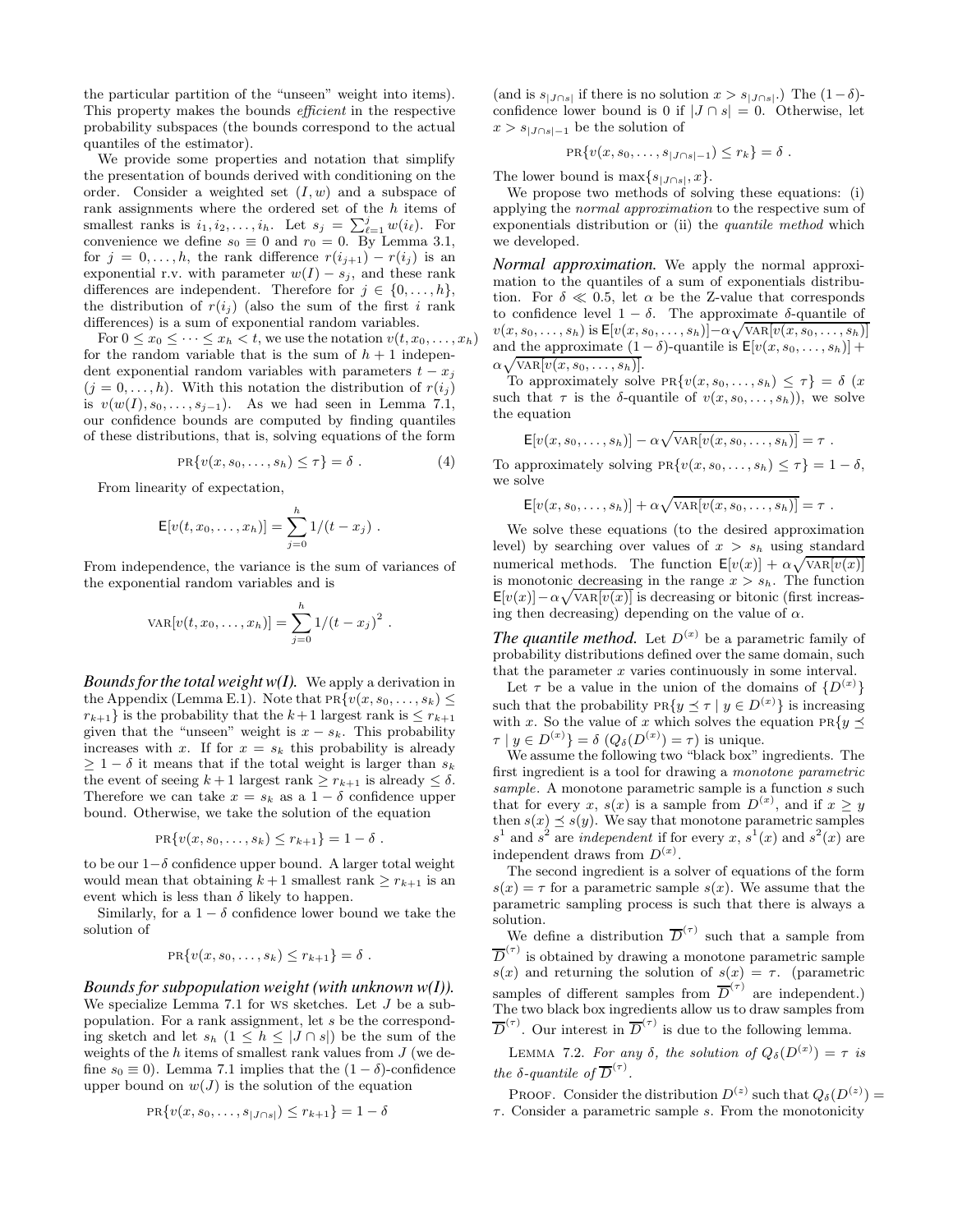of s we have that the solution to  $s(x) = \tau$  is  $\geq z$  if and only if  $s(z) \geq \tau$ . Similarly we have that the solution to  $s(x) = \tau$  is  $\leq z$  if and only if  $s(z) \leq \tau$ . Since  $s^1(z)$ ,  $s^2(z)$ are independent the lemma follows.  $\Box$ 

The quantile method for approximately solving equations of the form  $PR\{y \leq \tau \mid y \in D^{(x)}\} = \delta$  draws multiple samples from  $\overline{D}^{(\tau)}$  and returns the  $\delta$ -quantile of the set of samples. We apply the quantile method to approximately solve equations of the form of Eq. (4). The family of distributions that we consider is  $D^{(x)} = v(x, s_0, \ldots, s_h)$ . This family has the monotonicity property with respect to any  $\tau > 0$ . A parametric sample  $s(x)$  from  $v(x, s_0, \ldots, s_h)$  is obtained by drawing  $h + 1$  independent random variables  $v_0, \ldots, v_h$  from  $U[0, 1]$ . The parametric sample is  $s(x) =$  $\sum_{j=0}^{h} -\ln v_h/(x-s_j)$  and is a monotone decreasing function of x. A sample from  $\overline{D}^{(\tau)}$  is then the solution of the equation  $\sum_{j=0}^{h} - \ln v_h/(x-s_j) = \tau$ . Since  $s(x)$  is monotone, the solution can be found using standard search.

#### **7.2 Confidence bounds for wsr sketches**

The WSR estimator on the total weight is the average of the  $k$  minimum ranks which are independent exponential random variables with (the same) parameter  $w(I)$ . (This is a Gamma distribution.) We used the normal approximation to this distribution in order to compute wsr confidence bounds. The expectation of the sum is  $k/w(I)$  and the variance is  $k/w(I)^2$ . The confidence bounds are the  $\delta$  and  $1 - \delta$  quantiles of  $\overline{r}$ . Let  $\alpha$  be the Z-value that corresponds to confidence level  $1 - \delta$  in the standard normal distribution. By applying the normal approximation, the approximate upper bound is the solution of  $k/w(I) + \alpha \sqrt{k/w(I)^2} =$  $k\overline{r}$ , and the approximate lower bound is the solution of  $k/w(I) - \alpha \sqrt{k/w(I)^2} = k\overline{r}$ . Therefore, the approximate bounds are  $(1 \pm \alpha/\sqrt{k})/\overline{r}$ .

#### **7.3 Confidence bounds for priority sketches**

We review Thorup's confidence bounds for PRI sketches [37], which we implemented and included in our evaluation. We denote  $p_{\tau}(i) = PR{r(i) < \tau}.$  The number of items in  $J \cap s$  with  $p_{\tau}(i) < 1$  is used to bound  $\sum_{i \in J} |p_{\tau}(i)| < 1$ (the expectation of the sum of independent Poisson trials). These bounds are then used to obtain bounds on the weight  $\sum_{i \in J|p_{\tau}(i) < 1} w(i)$ , exploiting the correspondence (specific for PRI sketches) between  $\sum_{i\in J|p_{\tau}(i)<1} p_{\tau}(i)$  and  $\sum_{i\in J|p_{\tau}(i)<1} w(i)$ : For PRI sketches,  $p_{\tau}(i) = \min\{1, w(i)\tau\}.$ If  $w(i)\tau \geq 1$  then  $p_{\tau}(i) = 1$  (item is included in the sketch) and if  $w(i)\tau < 1$  then  $p_{\tau}(i) = w(i)\tau$ . Therefore,  $p_{\tau}(i) < 1$  if and only if  $p_{\tau}(i) = w(i)\tau$  and

$$
\sum_{i \in J|p_{\tau}(i) < 1} w(i) = \tau^{-1} \sum_{i \in J|p_{\tau}(i) < 1} p_{\tau}(i) \; .
$$

For  $n' \geq 0$ , define  $\overline{n}_{\delta}(n')$  (respectively,  $\underline{n}_{\delta}(n')$ ) to be the infimum (respectively, supremum) over all  $\mu$ , such that for all sets of independent Poisson trials with sum of expectations  $\mu$ , the sum is less than  $\delta$  likely to be at most  $n'$ (respectively, at least n'). If  $n' = |\{i \in J \cap s | w(i)\tau < 1\}|$ , then  $\underline{n}_{\delta}(n')$  and  $\overline{n}_{\delta}(n')$  are  $(1 - \delta)$ -confidence bounds on  $\sum_{i \in J \cap s|w(i)\tau < 1} p_\tau(i)$ . Since

$$
w(J) = \sum_{i \in J \cap s | w(i)\tau \ge 1} w(i) + \tau^{-1} \sum_{i \in J \cap s | w(i)\tau < 1} p_{\tau}(i) ,
$$

we obtain  $(1-\delta)$ -confidence upper and lower bounds on  $w(J)$ by substituting  $\overline{n}_{\delta}(J)$  and  $\underline{n}_{\delta}(J)$  for  $\sum_{i\in J\cap s|w(i)\tau\leq 1} p_{\tau}(i)$  in this formula, respectively.

Chernoff bounds provide an upper bound on  $\overline{n}_{\delta}(n')$  of  $-\ln \delta$  if  $n' = 0$  and the solution of  $\exp((n' - x)(x/n'))^{n'} = \delta$ otherwise; and a lower bound on  $\underline{n}_{\delta}(n') \leq n'$  that is the solution of  $\exp(n'-x)(x/n')^{n'} = \delta$  and 0 if there is no solution.

Thorup's approach is not effective for ws sketches: a bound on the sum  $\sum_{i \in J} p_{\tau}(i)$  does not provide a corresponding good bound on the sum of the weights of items in J. In particular,  $w(i)$  can be arbitrarily large when  $p(i)$ approaches 1, which precludes good upper bounds.

In contrast to our ws bounds, Thorup's pri bounds are inefficient. One source of slack is the use of Chernoff bounds rather than exactly computing  $\overline{n}_{\delta}(n')$  and  $\underline{n}_{\delta}(n')$ . Other sources of slack are due to the fact that the actual distribution of the sum of independent Poisson trials depends on how they are distributed. In particular, variance is higher when there are more items with smaller  $p(i)$ 's. An inherent source of slack is that the derivation must make "worst case" assumptions on the distribution of "unseen" items, whereas the actual variance of the estimator is lower when the weight outside the sketch is attributed to a smaller number of larger items. Another source of slack is that the derivation does not utilize the (available) weights of the items in  $J \cap s$  with  $w(i)\tau$  < 1 and extends the worst-case assumptions to the weight attributed to these items. This discussion suggests that it might be possible to tighten these pri bounds. Alternative pri bounds can also be derived by specializing our general derivation to pri sketches. The derivation and evaluation of these bounds is outside the scope of this paper.

### **8. EXPERIMENTAL EVALUATION**

*Data sets.* Our evaluation included synthetic distributions that allowed us to understand performance dependence on the skew (Pareto power parameter) and real-world data sets that provided natural selection predicates for subpopulations:

• Our synthetic data sets were obtained by independently drawing  $n \in \{1 \times 10^3, 2 \times 10^4\}$  items from each of uniform or Pareto distributions with power parameters  $\alpha \in \{1, 1.2, 2\}.$ We select subpopulations (a partition into subpopulation), using a group size parameter g. Items are ordered by their weights and sequentially partitioned into  $n/g$  groups (subpopulations) each consisting of g items. This partition corresponds to subpopulations of similar-size items.

• Netflix Prize [30] data set contains approximately  $1 \times 10^8$ dated ratings of 17,770 movies by users. Each movie corresponds to a record with weight equal to the number of ratings. We used a natural grouping of movies into subpopulations according to ranges of movie release years (same year, 2 years, 5 years, and decades).

• Two IP packet traces of  $4.2 \times 10^9$  packets (campus) and  $4.7 \times 10^9$  packets (*peering*). Items corresponded to destination IP address and application (determined by port and protocol) pairs (7593 and 41217 distinct items). The weight of each item was the total bytes of associated packets. We used natural partition into subpopulations, based on the application type (such as web, mail, p2p, and more).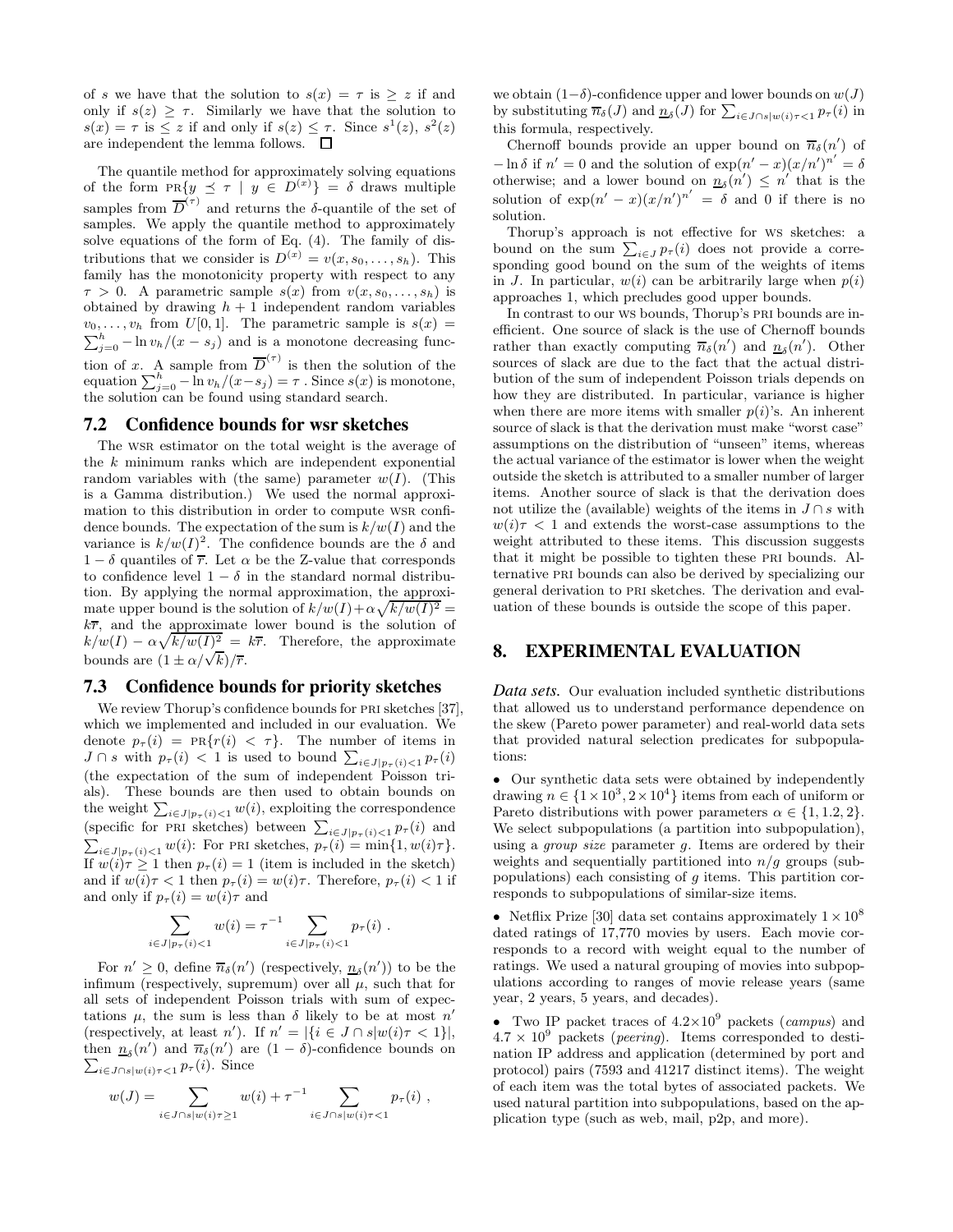*Totalweight.* We compare estimators and confidence bounds on the total weight  $w(I)$ .

Estimators. We evaluate the maximum likelihood ws estimator (ws ML) (Section 4), the rank conditioning ws estimator (ws RC) (Section 5), the rank conditioning PRI estimator (PRI RC)  $[1]$ (Section 5), and the WSR estimator [6] (Section 3).

Figure 1 (left) shows the (absolute value) of the relative error, averaged over  $1000$  runs, as a function of k. We can see that all three bottom- $k$  based estimators outperform the wsr estimator, demonstrating the advantage of the added information when sampling "without replacement" over sampling "with replacement" (see also [15]). The advantage of these estimators grows with the skew. The quality of the estimate is similar among the bottom- $k$  estimators (ws ML, ws RC, and pri RC). The maximum likelihood estimator (ws ML), which is biased, has worse performance for very small values of  $k$  where the bias is more significant. pri RC has a slight advantage especially if the distribution is more skewed. This is because, in this setting, with unknown  $w(I)$ , pri RC is a nearly optimal adjusted-weight based estimator [36].

Confidence bounds. We compare the Chernoff based pri confidence bounds from [37] (Section 7.3) and the ws (Section 7.1) and wsr (Section 7.2) confidence bounds we derived. We apply the normal approximation with the stricter (but easier to compute) conditioning on the order for the ws confidence bounds and the normal approximation for the wsr confidence bounds (see Section 7.1). The 95% confidence upper and lower bounds and the 90% confidence interval (the width, which is the difference between the upper and lower bounds), averaged over 1000 runs, are shown in Figure 1 (middle and right). We can see that the ws confidence bounds are tighter, and often significantly so, than the pri confidence bounds. In fact pri confidence bounds were worse than the wsr-based bounds on less-skewed distributions (including the uniform distributions). This perhaps surprising behavior is explained by the efficiency of our ws and WSR bounds and the inefficiency of the bounds in [37] (see discussion in Section 7.3).

The normal approximation provided fairly accurate confidence bounds for the total weight. The ws and wsr bounds were evidently more efficient, with actual errors closely corresponding to the desired confidence level. E.g., for the 90% confidence interval on all Pareto distributions, across values of  $k$ , the highest error rate was 12%. The true weight was within the ws confidence bounds on average in 90.5%, 90.2%, 90% of the time for the different values of  $\alpha$ . The corresponding in-bounds rates for WSR were  $90.6\%$ ,  $90.3\%$ , and 90.0%, and for pri 99.2%, 99.1%, and 98.9%. (The high in-bounds rate for the pri bounds reflects the inefficiency of these bounds).

*Subpopulation weight.* Estimators. We implemented an approximate version of ws SC using the Markov chain and averaging method (Section 6.1). We showed that this approximation provides unbiased estimators that are better than the ws RC estimator (better per-item variances and negative covariances for different items), but attains zero sum of covariances only at the limit. Here we quantify the benefit of ws SC over ws RC and its dependence on the size of the subpopulation. We also evaluate the quality of approximate ws SC as a function of the parameters inperm,

and PERMNUM, and compare WS SC to the PRI RC estimator.

It is always possible to design AW-summaries that artificially favor a particular subpopulation. Therefore, to obtain a meaningful comparison, we consider all subpopulations defined by a partition of the items. For such a partition, we compute the sum, over subpopulations, of the square error of the estimator (square of the difference between the adjusted weight and the true weight of the subpopulation), averaged over multiple runs. This sum corresponds to the sum of the variances of the estimator over the subpopulations. We considered parameterized partitions by the group size  $g$  for the Pareto distributions. For the Netflix data, we partitioned the movies according to ranges of release years. For the IP packets data, we used a fixed partition according to application type of the IP flow.

To evaluate how the quality of the estimators varies with subpopulation size, we sweep the parameter  $g$  for the Pareto distributions. The RC estimators have zero covariances, and therefore, the sum of square errors should remain constant when sweeping  $g$ . The ws SC estimator has negative covariances and therefore we expect the sum to decrease as a function of g. For  $g = 1$ , this sum corresponds to the sum of the variances of the items which should be the same for the ws estimators and smaller for the pri estimator. The sum of square errors, as a function of  $g$ , is constant for the RC estimators, but decreases with the ws SC estimator. For  $g = n$ , we obtain the variance of the sum of the adjusted weights, which should be 0 for the ws SC estimator (but not for the approximate versions).

Representative results are shown in Figure 3 (Pareto distributions) and in Figure 2 (the Netflix and IP packets data sets).

We observed that for  $g = 1$ , the PRI RC estimator (that obtains the minimum sum of per-item variances by a sketch of size  $k + 1$ ) performs slightly better than the ws RC estimator when the data is more skewed (smaller  $\alpha$ ). The performance of ws SC is close and better for small values of k (it uses one fewer sample). For  $q > 1$ , the ws SC estimator outperforms both RC estimators and has significantly smaller variance for larger subpopulations. We similarly observe that on the Netflix and IP packet data, pri RC was slightly better than ws RC and ws SC on smaller subpopulations and ws SC was significantly better than the RC estimators on larger subpopulations (25%-50% smaller variance).

We conclude that in applications when  $w(I)$  is provided, the ws SC estimator is a considerably better choice than the RC estimators. Our results also demonstrate that the metric of the sum of per-item variances, that pri RC is nearly optimal [36] with respect to it, is not a sufficient notion of optimality for subpopulation weight estimators. It must be augmented with comparison of covariances, making their sum as small as possible.

Figure 4 compares different choices of the parameters INPERM, and PERMNUM for the approximate (Markov chain based) ws SC estimator. We denote each such choice as a pair (inperm, permnum). We compare estimators with parameters  $(400, 1)$ ,  $(20, 20)$ ,  $(1, 400)$ , and  $(5, 2)$ . We conclude the following: (i) A lot of the benefit of ws SC on moderate-size subsets is obtained for small values: (5, 2) performs nearly as well as the variants that use more steps and iterations. (ii) There is a considerable benefit of redrawing within a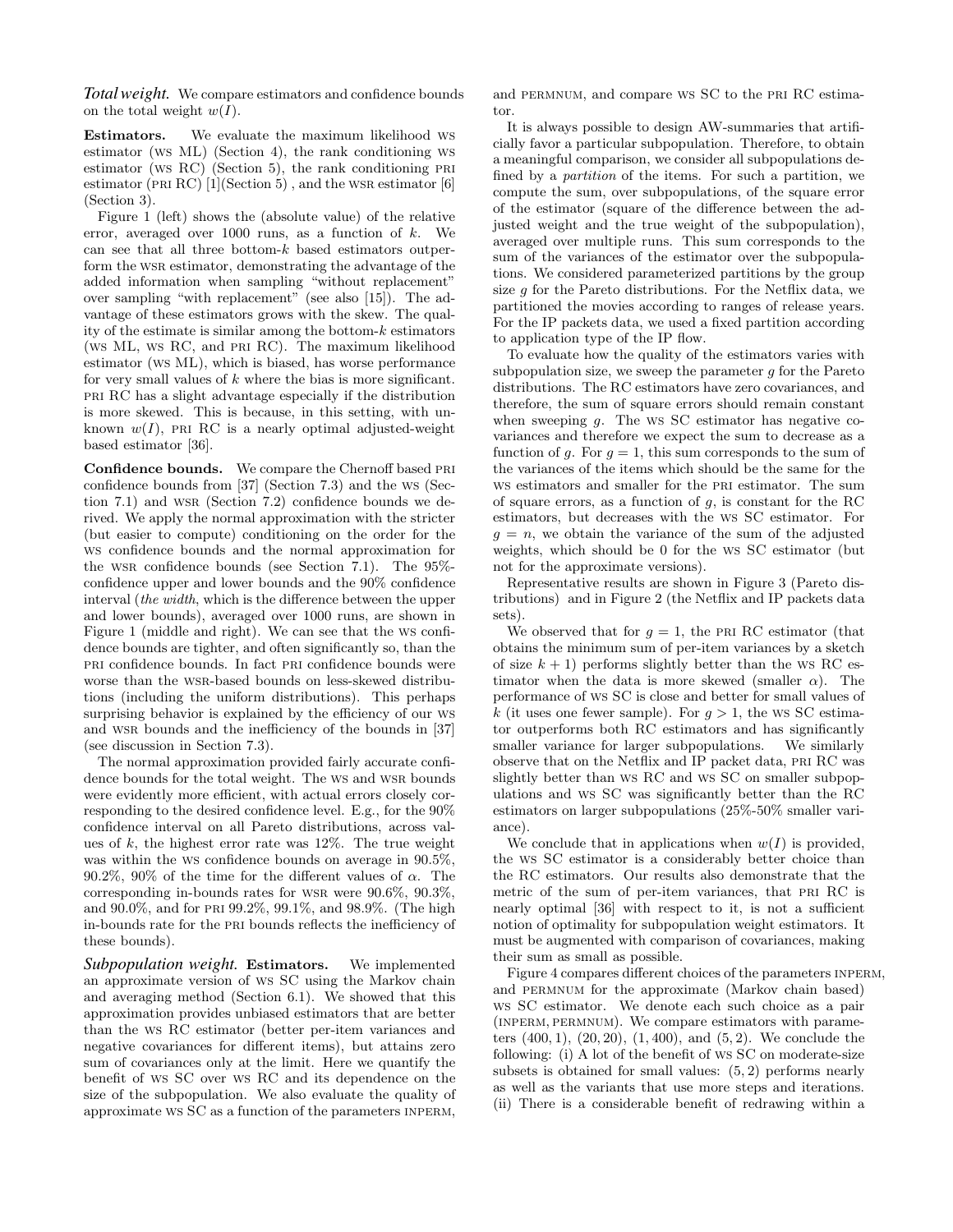

Figure 1: Left: Absolute value of the relative error of the estimator of  $w(I)$  averaged over 1000 repetitions. Middle: 95% confidence upper and lower bounds for estimating  $w(I)$ . Right: width of 90% confidence interval for estimating  $w(I)$ . We show results for Pareto distributions with  $n = 1 \times 10^3$ ,  $\alpha = 1$  (top row) and  $\alpha = 2$ (bottom row).



Figure 2: Ratio of the sum of square errors (averaged over 200 repetitions) over a partition, of ws RC to PRI RC and of WS SC with  $INPERM = 20$  and PERMNUM  $= 20$  to PRI RC. Left: The netflix request stream, groupings corresponded to movies released in the same year or range of years (same year, 2 years, 5 years, and decade), we sweep the size of the range and show  $k = 50, 100, 200$ . Right: IP packet streams, where items correspond to destination IP and application-type pairs. We sweep the summary size k.

permutation: (400, 1) that iterates within a single permutation performs well. (iii) Larger subsets, however, benefit from larger PERMNUM:  $(1, 400)$  performs better than  $(20, 20)$ which in turn is better than (400, 1).

Confidence bounds. We evaluate confidence bounds on subpopulation weight using the pri Chernoff-based bounds [37]  $(PRI)$  (see Section 7.3), and the ws bounds that use  $w(I)$  (ws  $+w(I)$  (see Appendix E.3) or do not use  $w(I)$  (ws  $-w(I)$ ) (see Section 7.1). The ws bounds are computed using the quantile method with 200 draws from the appropriate distribution.

We consider the relative and square error of the bounds



Figure 3: Normalized sum of square errors (averaged over 1000 repetitions) over a partition as a function of group size for  $k = 500$  and  $k = 40$  and  $\alpha = 1.2$ .

and the width of the confidence interval. The confidence bounds, intervals, and square errors, were normalized using the weight of the corresponding subpopulation. For each distribution, value of  $k$ , and partition  $q$ , the normalized bounds were averaged across 500 repetitions and across all subpopulations. Across these distributions, the ws  $+w(I)$  confidence bounds are tighter (more so for larger g) than ws  $-w(I)$ and both are significantly tighter than the PRI confidence bounds. Representative results are shown in Figure 5.

# **9. REFERENCES** [1] N. Alon, N. Duffield, M.

- N. Alon, N. Duffield, M. Thorup, and C. Lund. Estimating arbitrary subset sums with few probes. In Proceedings of the 24th ACM Symposium on Principles of Database Systems, pages 317–325, 2005.
- [2] K. S. Beyer, P. J. Haas, B. Reinwald, Y. Sismanis, and R. Gemulla. On synopses for distinct-value estimation under multiset operations. In SIGMOD, pages 199–210. ACM, 2007.
- [3] K. Bharat and A. Z. Broder. Mirror, mirror on the web: A study of host pairs with replicated content. In Proceedings of the 8th International World Wide Web Conference (WWW), pages 501–512, 1999.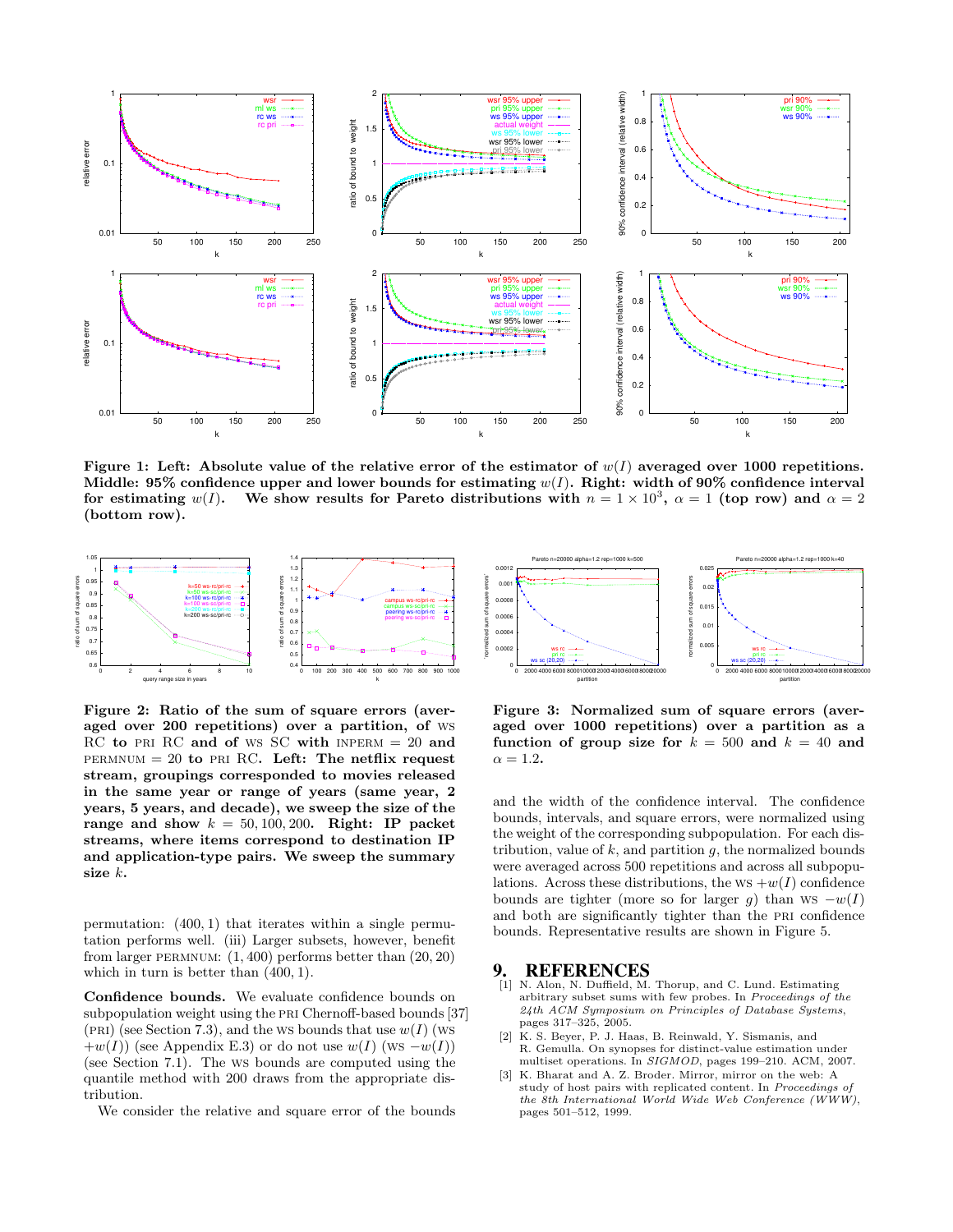

Figure 4: Sum of variances in a partition for  $k = 500$ as a function of group size for different combinations of inperm and permnum.



Figure 5: Subpopulation 95% confidence bounds (top) and (normalized) squared error of the 95% confidence bounds (bottom) for  $g = 200$ .

- [4] A. Z. Broder. On the resemblance and containment of documents. In Proceedings of the Compression and Complexity of Sequences, pages 21–29. ACM, 1997.
- [5] A. Z. Broder. Identifying and filtering near-duplicate documents. In Proceedings of the 11th Annual Symposium on Combinatorial Pattern Matching, volume 1848 of LLNCS, pages 1–10. Springer, 2000.
- [6] E. Cohen. Size-estimation framework with applications to transitive closure and reachability. J. Comput. System Sci., 55:441–453, 1997.
- [7] E. Cohen, N. Duffield, H. Kaplan, C. Lund, and M. Thorup. Algorithms and estimators for accurate summarization of Internet traffic. In Proceedings of the 7th ACM SIGCOMM conference on Internet measurement (IMC), 2007.
- [8] E. Cohen, N. Duffield, H. Kaplan, C. Lund, and M. Thorup. Sketching unaggregated data streams for subpopulation-size queries. In Proc. of the 2007 ACM Symp. on Principles of Database Systems (PODS 2007). ACM, 2007.
- [9] E. Cohen, N. Duffield, H. Kaplan, C. Lund, and M. Thorup. Variance optimal sampling based estimation of subset sums. Technical Report cs.DS/0803.0473, Computing Research Repository (CoRR), 2008.
- [10] E. Cohen, N. Duffield, C. Lund, M. Thorup, and H. Kaplan. Summarization framework for unaggregated data. Submitted, 2008.
- [11] E. Cohen and H. Kaplan. Efficient estimation algorithms for neighborhood variance and other moments. In Proc. 15th ACM-SIAM Symposium on Discrete Algorithms. ACM-SIAM, 2004.
- [12] E. Cohen and H. Kaplan. Spatially-decaying aggregation over a network: model and algorithms. In SIGMOD. ACM, 2004.
- [13] E. Cohen and H. Kaplan. Bottom-k sketches: Better and more efficient estimation of aggregates. In Proceedings of the ACM SIGMETRICS'07 Conference, 2007. poster.
- [14] E. Cohen and H. Kaplan. Spatially-decaying aggregation over a network: model and algorithms. J. Comput. System Sci., 73:265–288, 2007.
- [15] E. Cohen and H. Kaplan. Summarizing data using bottom-k sketches. In Proceedings of the ACM PODC'07 Conference, 2007.
- [16] E. Cohen and H. Kaplan. Estimating aggregates over multiple subsets. Manuscript, 2008.
- [17] E. Cohen and H. Kaplan. Sketch-based estimation of subpopulation-weight. Technical Report 802.3448, CORR, 2008.
- [18] E. Cohen and M. Strauss. Maintaining time-decaying stream aggregates. In Proc. of the 2003 ACM Symp. on Principles of Database Systems (PODS 2003). ACM, 2003.
- [19] E. Cohen, Y.-M. Wang, and G. Suri. When piecewise determinism is almost true. In Proc. Pacific Rim International Symposium on Fault-Tolerant Systems, pages 66–71, Dec. 1995.
- [20] T. Dasu, T. Johnson, S. Muthukrishnan, and V. Shkapenyuk. Mining database structure; or, how to build a data quality browser. In SIGMOD Conference, pages 240–251, 2002.
- [21] N. Duffield, M. Thorup, and C. Lund. Learn more, sample less control of volume and variance in network measurement. IEEE Transactions in Information Theory, 51(5):1756–1775, 2005.
- [22] N. Duffield, M. Thorup, and C. Lund. Priority sampling for estimating arbitrary subset sums. J. Assoc. Comput. Mach., 54(6), 2007.
- [23] P. S. Efraimidis and P. G. Spirakis. Weighted random sampling with a reservoir. *Inf. Process. Lett.*,  $97(5)$ :181-185, 2006.
- [24] P. Gibbons and Y. Matias. New sampling-based summary statistics for improving approximate query answers. In SIGMOD. ACM, 1998.
- [25] D. G. Horvitz and D. J. Thompson. A generalization of sampling without replacement from a finite universe. Journal of the American Statistical Association, 47(260):663–685, 1952.
- [26] M. Hua, J. Pei, A. W. C. Fu, X. Lin, and H.-F. Leung. Efficiently answering top-k typicality queries on large databases. In Proceedings of the 33rd VLDB Conference, 2007.
- [27] H. Kaplan and M. Sharir. Randomized incremental constructions of three-dimensional convex hulls and planar voronoi diagrams, and approximate range counting. In SODA '06: Proceedings of the seventeenth annual ACM-SIAM symposium on Discrete algorithm, pages 484–493, New York, NY, USA, 2006. ACM Press.
- [28] D. Mosk-Aoyama and D. Shah. Computing separable functions via gossip. In Proceedings of the ACM PODC'06 Conference, 2006.
- [29] R. Motwani, E. Cohen, M. Datar, S. Fujiware, A. Gronis, P. Indyk, J. Ullman, and C. Yang. Finding interesting associations without support pruning. IEEE Transactions on Knowledge and Data Engineering, 13:64–78, 2001.
- [30] The Netflix Prize. http://www.netflixprize.com/.
- [31] Cisco NetFlow.
- http://www.cisco.com/warp/public/732/Tech/netflow.
- [32] S. Sampath. Sampling Theory and Methods. CRC press, 2000.
- [33] D. W. Scott. Multivariate Density Estimation: Theory, Practice and Visualization. John Wiley & Sons, New York, 1992.
- [34] R. Singh and N. S. Mangat. Elements of survey sampling. Springer-Verlag, New York, 1996.
- [35] N. T. Spring and D. Wetherall. A protocol-independent technique for eliminating redundant network traffic. In<br>Proceedings of the ACM SIGCOMM'00 Conference. ACM, 2000.
- [36] M. Szegedy. The DLT priority sampling is essentially optimal. In Proc. 38th Annual ACM Symposium on Theory of Computing. ACM, 2006.
- [37] M. Thorup. Confidence intervals for priority sampling. In  $ACM$ SIGMETRICS Performance Evaluation Review, 2006.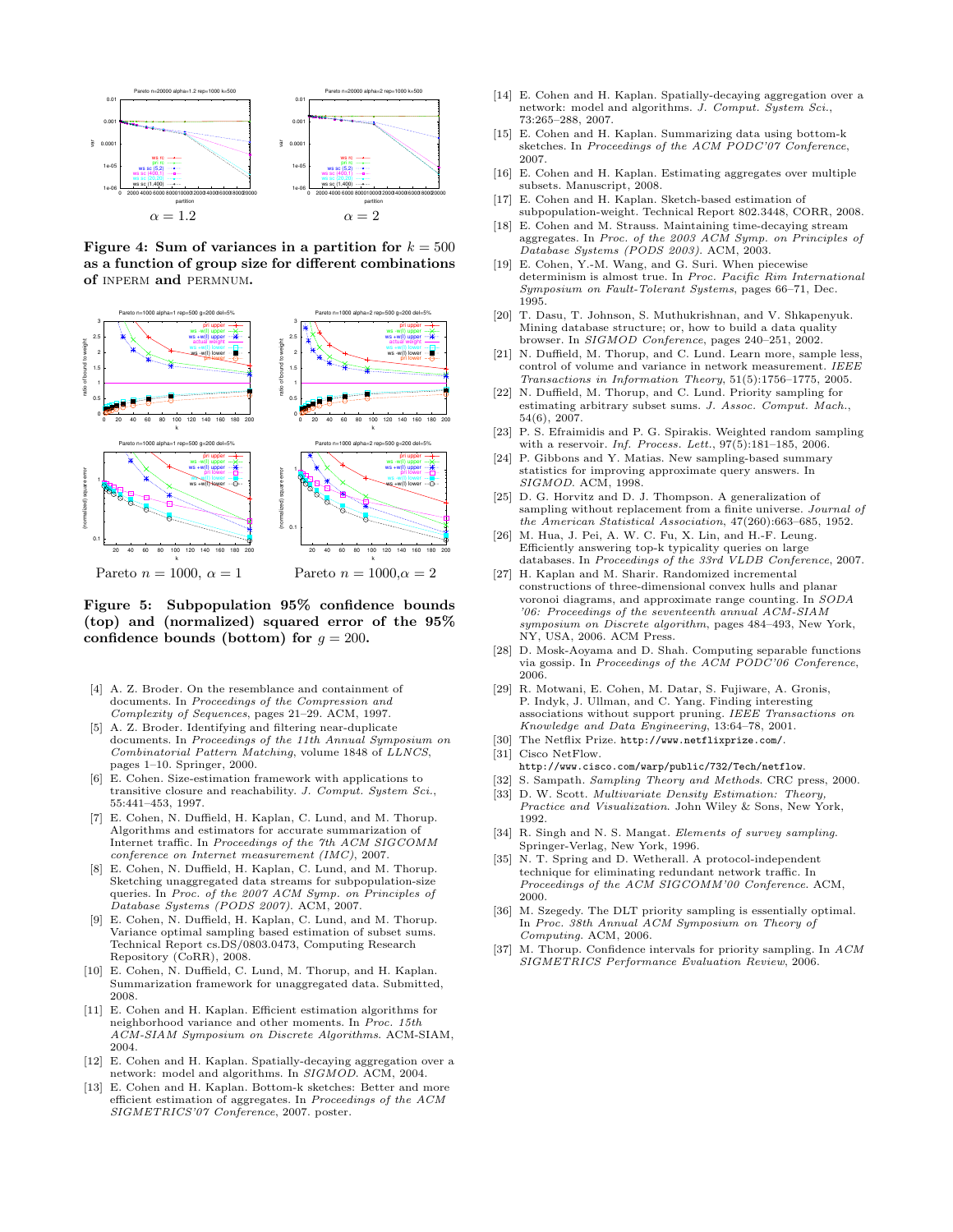# **APPENDIX**

## **A. ML ESTIMATORS FOR WS SKETCHES**

A general observation for our ML estimators is that tighter estimators can be obtained by redrawing the rank values of the items  $i_1, \ldots, i_k$  (see Section 3) and taking the expectation (or average over multiple draws) of the solution of Eq. (1) over the corresponding permutations of the first  $k$ items.

*Estimating a subpopulationweight.* We derive maximum likelihood subpopulation weight estimators that use and do not use the total weight  $w(I)$ . Let  $J \subset I$  be a subpopulation. Let  $j_1, \ldots, j_a$  be the items in s that are in  $I \setminus J$ .<sup>7</sup> Let  $r'_1, \ldots, r'_a$  be their respective rank values and let  $s'_i$ Let  $r'_1, \ldots, r'_a$  be their respective rank values and let  $s'_i = \sum_{h \leq i} w(j_h)$   $(i = 1, \ldots, a)$ . Define  $s'_0 \equiv 0$ . Let  $i_1, i_2, \ldots, i_c$ be the items in  $J \cap s$ . Let  $r_1, \ldots, r_c$  be their respective rank values and let  $s_i = \sum_{h \leq i} w(i_h)$   $(i = 1, \ldots, c)$ . Define  $s_0 \equiv 0$ . ws ML subpopulation weight estimator that does not use  $w(I)$ : Consider rank assignments such that rank values in  $I \setminus J$  are fixed and the order of ranks of the items in  $J$  is fixed. The probability density of the observed ranks of the first  $k$  items in  $J$  is that of seeing the same rank differences (probability density is  $(w(J)-s_i) \exp(-(w(J)-s_i)(r_{i+1}-r_i))$ for the ith difference) and of the rank difference between the  $c+1$  and c smallest ranks in J being at least  $\tau-r_c$  (where  $\tau$  is the  $(k + 1)$ st smallest rank in the sketch), which is  $\exp(-(w(J)-s_c)(\tau-r_c))$ . Rank differences are independent, and therefore, the probability density as a function of  $w(J)$  is the product of the above densities. The maximum likelihood estimator for  $w(J)$  is the value that maximizes this probability. If  $c = 0$ , the expression  $\exp(-w(J)\tau)$  is maximized for  $w(J) = 0$ . Otherwise, by taking the natural logarithm and deriving we find that the value of  $w(J)$  that maximizes the probability density is the solution of  $\sum_{h=0}^{c-1} \frac{1}{\tilde{w}(J)-s_h} = \tau$ . As with the estimator of the total weight, we can obtain a tighter estimator by redrawing the rank values.

ws ML subpopulation weight estimator that uses  $w(I)$ : We compute the probability density, as a function of  $w(J)$ , of the event that we obtain the sketch s with these ranks given that the prefix of sampled items from  $I \setminus J$  is  $j_1, \ldots, j_a$  and the prefix of sampled items from J is  $i_1, \ldots, i_c$ . We take the natural logarithms of the joint probability density and derive with respect to  $w(J)$ . If  $c = 0$ , the derivative is positive and the probability density is maximized for  $w(J) = 0$ . If  $a = 0$ , the derivative is negative and the probability density is maximized for  $w(J) = w(I)$ . Otherwise, if  $a > 0$  and  $c > 0$ , the probability density is maximized for  $\tilde{w}(J)$  that is the solution of

$$
\sum_{h=0}^{c-1} \frac{1}{\tilde{w}(J) - s_h} - \sum_{h=0}^{a-1} \frac{1}{(w(I) - \tilde{w}(J)) - s'_h} = 0.
$$

The equation is easy to solve numerically, because the left hand side is a monotone decreasing function of  $w(J)$ .

## **B. ADJUSTED WEIGHTS**

Lemma B.1. (Lemma 5.1) Consider RC adjusted weights and two items i and j. Then,  $cov[a(i), a(j)] = 0$ .

<sup>7</sup>We assume that using meta attributes of items in the sketch we can decide which among them are in J.

PROOF. It suffices to show that  $\mathsf{E}[a(i)a(j)] = w(i)w(j)$ . Consider a partition of the sample space of all rank assignments according to the  $(k-1)$ th smallest rank of an item in  $I \setminus \{i, j\}$ <sup>8</sup> Consider a subset in the partition and let  $r_{k-1}$ denote the value of the  $(k-1)$ th smallest rank of an item in  $I \setminus \{i, j\}$  for rank assignments in this subset. We show that in this subset  $E[a(i)a(j)] = w(i)w(j)$ . The product  $a(i)a(j)$  is positive in this subset only when  $r(i) < r_{k-1}$  and  $r(j) < r_{k-1}$ , which (since rank assignments are independent) happens with probability  $PR{r(i) < r_{k-1}}PR{r(j)}$  $r_{k-1}$ }. In this case the kth smallest rank in  $I \setminus \{i\}$  and  $I \setminus \{j\}$  is  $r_{k-1}$  and therefore,  $a(i) = \frac{w(i)}{PR\{r(i) < r_{k-1}\}}$ , and  $a(j) = \frac{w(j)}{\text{PR}\{r(j) < r_{k-1}\}}$ . It follows that  $\mathsf{E}[a(i)a(j)] =$  $\text{PR}\{r(i) < r_{k-1}\} \text{PR}\{r(j) < r_{k-1}\} \frac{w(i)}{\text{PR}\{r(i) < r_{k-1}\}} \frac{w(j)}{\text{PR}\{r(j) < r_{k-1}\}}$  $= w(i)w(j)$ .

 $\Box$ 

We can extend the proof of Lemma 5.1 to show that for any subset  $J \subset I$ ,  $\mathsf{E}[\prod_{i \in I} a(i)] = \prod_{i \in I} w(i)$ .

Lemma B.2. (Lemma 5.3) Consider two partitions of the sample space, such that one partition is a refinement of the other, and the AW-summaries obtained by applying HTp using these partitions. For each  $i \in I$ , the variance of  $a(i)$ using the coarser partition is at most that of the finer partition.

PROOF. We use the following simple property of the variance. Consider two random variables  $A_1$  and  $A_2$  over a probability space  $\Omega$ . Suppose that there is a partition  $\{B_i\}$ of  $\Omega$  such that for every  $B_j$ , and for every  $s \in B_j$ ,  $A_2(s)$  $E[A_1(s)|s \in B_j]$ . Then  $\text{VAR}[A_2] \leq \text{VAR}[A_1]$ .

Let  $P_j^i$  be the sets in the fine partition, and let  $C_{\ell}^i$  be the sets in the coarse partition such that  $C_{\ell}^{i} = \bigcup_{t} P_{\ell_{t}}^{i}$ . Let  $\overline{P}_{j}^{i}$  be the subset containing all  $s \in P_j^i$  such that  $i \in s$ . Similarly, let  $\overline{C}_{\ell}^{i}$  be the subset containing all  $s \in C_{\ell}^{i}$  such that  $i \in s$ . Let  $a(i, s)$  be the adjusted weight of i in a sketch s according to the partition  $P_j^i$ , and let  $\overline{a}(i,s)$  be the adjusted weight of i in a sketch s according to the partition  $C_{\ell}^{i}$ . We will show that for  $s \in \overline{C}_{\ell}^{i}$  such that  $i \in s$ ,  $\overline{a}(i,s) = \mathsf{E}_{s' \in \overline{C}_{\ell}^{i}}[a(i,s')]$ . From this and the property of the variance stated above the lemma follows. We remove the superscript  $i$  from the sets  $P_j^i, C_\ell^i, \overline{P}_j^i$ , and  $\overline{C}_\ell^i$  in the rest of the proof.

Let  $p_j = \text{PR}(s \in \overline{P}_j \mid s \in P_j)$  and  $\overline{p}_\ell = \text{PR}(s \in \overline{C}_j \mid s \in \overline{P}_j)$  $C_{\ell}$ ). Now,

$$
\mathsf{E}_{s' \in C_{\ell}^{i}}[a(i, s')] = \frac{\sum_{t} \text{PR}(s \in \overline{P}_{\ell_{t}}) \frac{w(i)}{p_{\ell_{t}}}}{\text{PR}(s \in \overline{C}_{\ell})}
$$
\n
$$
= \frac{\sum_{t} \text{PR}(s \in P_{\ell_{t}}) p_{\ell_{t}} \frac{w(i)}{p_{\ell_{t}}}}{\text{PR}(s \in C_{\ell}) \overline{p}_{\ell}}
$$
\n
$$
= \frac{w(i) \sum_{t} \text{PR}(s \in P_{\ell_{t}})}{\text{PR}(s \in C_{\ell}) \overline{p}_{\ell}}
$$
\n
$$
= \frac{w(i)}{\overline{p}_{\ell}} = \overline{a}(i, s) .
$$

□

<sup>8</sup>We can use a finer partitions in which all the ranks in  $I \setminus \{i, j\}$  are fixed.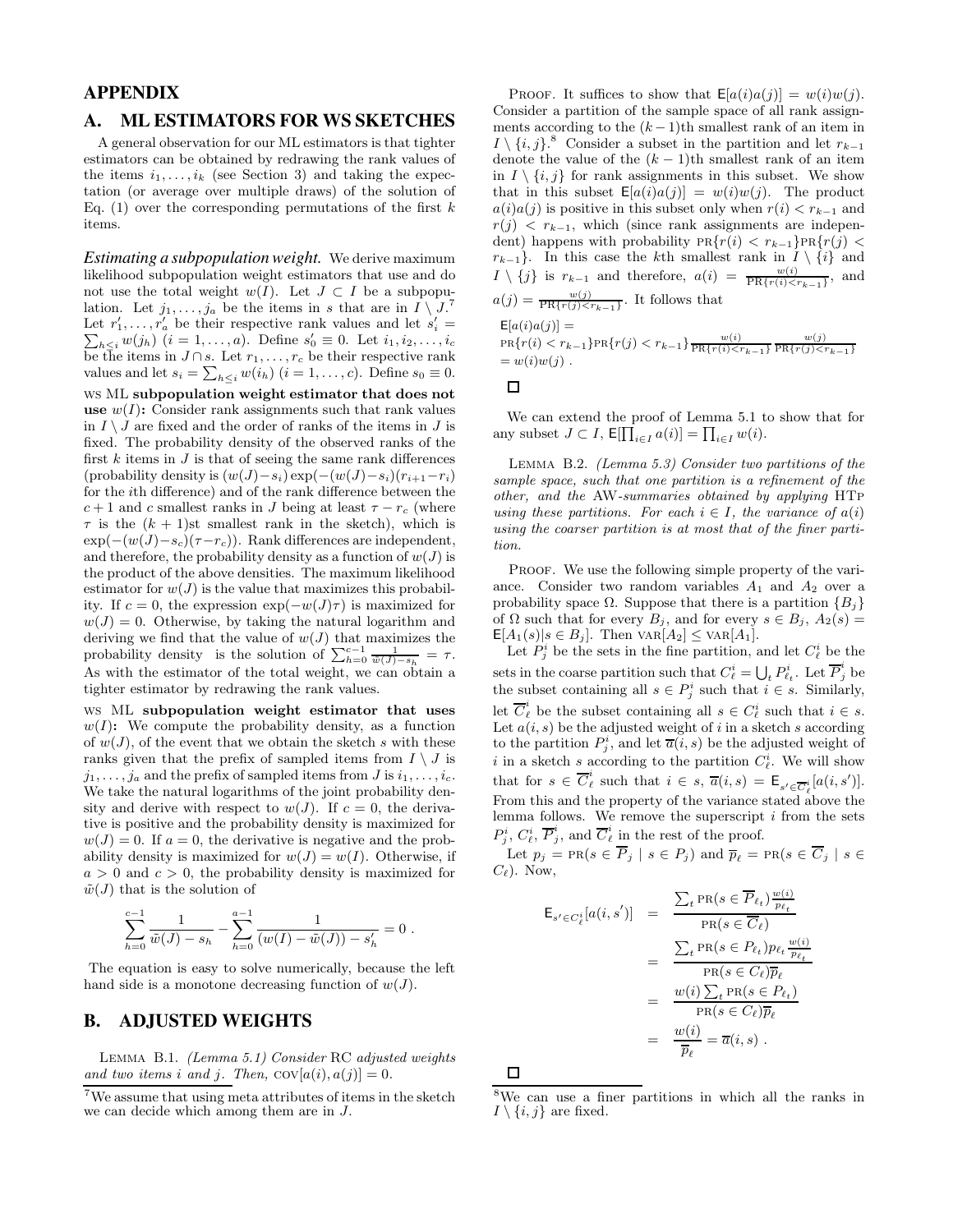## **C. PREFIX CONDITIONING ESTIMATOR**

For an item  $i \in s$  we partition the sample space according to the sequence (prefix) of  $k-1$  items with smallest ranks drawn from  $I \setminus \{i\}$ . That is if  $i \notin s$ , then s belongs to the partition associated with the  $k-1$  items in s of smallest ranks. If  $i \in s$ , then s belongs to the partition associated with the sequence of  $k-1$  items in  $s \setminus \{i\}.$ 

We assign adjusted weights as follows. Consider a sketch s and  $i \in s$ . Let P be the set of sketches with the same prefix of  $k-1$  items from  $I \setminus \{i\}$  as in s. We compute the probability  $PR\{i \in s \mid s \in P\}$ , that is, the probability that  $i$  is in a sketch from  $P$ . We compute the probability of i occurring in each of the positions  $j \in 1, \ldots, k$  and the probability that it does not occur at all. We use the notation  $PFX_J(j_1,\ldots,j_k)$  for the event that the first k items drawn by weighted sampling without replacement from a subset  $J$ are  $j_1, \ldots, j_k$ .

We denote by  $i_{\ell}$   $(1 \leq \ell \leq k - 1)$  the  $\ell$ th item in  $s \setminus \{i\}$ .<br>For each  $j = 1, ..., k$ , the probability  $e_j$  that i appears in the *j*th position in a sketch from  $P$  is

$$
p(i \to j \cap s \in P) = \Pr\{\Pr{Y_I(i_1, i_2, i_{j-1}, i, i_j, i_{k-1})\} = \frac{w(i_1)}{w(I) - w(i_1)} \frac{w(i_2)}{w(I) - \sum_{m=1}^{j-2} w(i_m)} \frac{w(i)}{w(I) - \sum_{m=1}^{j-1} w(i_m)}
$$
  

$$
\frac{w(i_j)}{w(I) - \sum_{m=1}^{j-1} w(i_m) - w(i)} \cdots \frac{w(i_{k-1})}{w(I) - \sum_{m=1}^{k-2} w(i_m) - w(i)}.
$$

The probability that the sketch is from  $P$  but  $i$  does not appear in it (technically, appears in a position  $k+1$  or beyond) is

$$
p(i \notin s \cap s \in P) = \text{PR}\left\{\bigcup_{\ell \in \{I \setminus s\}} \text{PFX}(i_1, i_2, \dots, i_{k-1}, \ell)\right\} =
$$

$$
\frac{w(i_1)}{w(I)} \cdot \frac{w(i_2)}{w(I) - w(i_1)} \cdots \frac{w(i_{k-1})}{w(I) - \sum_{m=1}^{k-2} w(i_m)}
$$

$$
\frac{w(I) - w(i) - \sum_{m=1}^{k-1} w(i_m)}{w(I) - \sum_{m=1}^{k-1} w(i_m)}.
$$

Therefore,

$$
\Pr\{i \in s \mid s \in P\} = \frac{\sum_{j=1}^{k} p(i \to j \cap s \in P)}{\sum_{j=1}^{k} p(i \to j \cap s \in P) + p(i \notin s \cap s \in P)}.
$$

The computation of the prefix conditioning adjusted weights is quadratic in  $k$  for each item  $i$ . RC adjusted weights, on the other hand, can be computed in constant number of operations per item.

### **D. SUBSET CONDITIONING**

LEMMA D.1. Let s be a WS sketch of I and let  $a(i)$  be SC adjusted weights. Then,  $\sum_{i \in s} a(i) = w(I)$ .

PROOF. Observe that for any sketch s,  $i \in s$ , and  $\ell \geq 0$ 

$$
f(s,\ell) = f(s \setminus \{i\}, \ell) - f(s \setminus \{i\}, \ell + w(i)) \frac{\ell}{\ell + w(i)}.
$$
 (5)

This relation follows by manipulating Eq. (2), or by the following argument: Let  $X = I \setminus s$  and  $w(X) = \ell$ . The probability that the items with smallest ranks in  $s \cup X$  are the items in s is equal to the probability that the  $|s| - 1$ items of smallest ranks in  $(s \setminus \{i\}) \cup X$  are  $s \setminus \{i\}$  minus the probability that the  $|s| - 1$  items of smallest ranks in  $s \cup X$ 

are  $s \setminus \{i\}$  and the  $|s|$ th smallest rank is from  $X \setminus \{i\}$ . This latter probability is equal to

$$
f(s\setminus\{i\}, w(X\cup\{i\}))\frac{\ell}{\ell+w(i)}
$$
.

Using Equation (5) we obtain that

$$
\sum_{i \in s} a(i) =
$$
\n
$$
= \frac{\sum_{i \in s} w(i) f(s \setminus \{i\}, w(I \setminus s))}{f(s, w(I \setminus s))}
$$
\n
$$
= \frac{\sum_{i \in s} w(i) (f(s, w(I \setminus s)) + f(s \setminus \{i\}, w(I \setminus \{s \setminus \{i\})) \frac{w(I \setminus s)}{w(i) + w(I \setminus s)})}{f(s, w(I \setminus s))}
$$
\n
$$
= \sum_{i \in s} w(i) + w(I \setminus s) \sum_{i \in s} \frac{w(i)}{w(i) + w(I \setminus s)} f(s \setminus \{i\}, w(I \setminus \{s \setminus \{i\}\}))}{f(s, w(I \setminus s))}
$$
\n
$$
= w(I).
$$

To verify the last equality, observe that

$$
\frac{w(i)}{w(i)+w(I\setminus s)}f(s\setminus \{i\}, w(I\setminus \{s\setminus \{i\}\}))
$$

is the probability that the first  $|s|-1$  items drawn from I are  $s \setminus \{i\}$  and the  $|s|$ th item is i. These are disjoint events and their union is the event that the first  $|s|$  items drawn from I are s. The probability of this union is  $f(s, w(I \setminus s))$ .  $\Box$ 

Lemma D.2. Consider SC adjusted weights of two items  $i \neq j$ . Then,  $cov[a(i), a(j)] < 0$ .

PROOF. Consider a partition of rank assignments according to the items in  $I \setminus \{i, j\}$  that have the  $k - 2$  smallest ranks. Consider a part in this partition and denote this set of  $k-2$  items by c. We compute the expectation of  $a(i)a(i)$ conditioned on this part. Let  $\ell = w(I) - w(c) - w(i) - w(j)$ . The probability of this part is  $f(c, \ell)$ , the probability that  $a(i)a(j) > 0$  in c is equal to  $f(c \cup \{i, j\}, \ell)$ . Therefore, the conditional probability is  $\frac{f(c \cup \{i,j\}, \ell)}{f(c, \ell)}$ . In this case, the adjusted weight assigned to i is set according to items  $c \cup \{j\}$ having the  $(k - 1)$  smallest ranks in  $I \setminus \{i\}$ . Therefore, this weight is  $a(i) = w(i) \frac{f(c \cup \{j\}, \ell)}{f(c \cup \{i,j\}, \ell)}$ . Symmetrically for j,  $a(j) = w(j) \frac{f(c \cup \{i\}, \ell)}{f(c \cup \{i,j\}, \ell)}$ . We therefore obtain that  $\mathsf{E}[a(i)a(j)]$ conditioned on this part is

$$
w(i)w(j)\frac{f(c\cup\{j\},\ell)f(c\cup\{i\},\ell)}{f(c\cup\{i,j\},\ell)f(c,\ell)}
$$

.

It suffices to show that

$$
\frac{f(c \cup \{j\}, \ell)f(c \cup \{i\}, \ell)}{f(c \cup \{i, j\}, \ell)f(c, \ell)} \leq 1.
$$

To show that, we apply Eq.  $(5)$  and substitute in the numerator  $f(c \cup \{j\}, \ell) = f(c, \ell) - f(c, \ell + w(j)) \frac{\ell}{\ell + w(j)}$  and in the denominator  $f(c \cup \{i, j\}, \ell) = f(c \cup \{i\}, \ell) - f(c \cup \{i\}, \ell +$  $w(j)$ )  $\frac{\ell}{\ell+w(j)}$  The numerator being at most the denominator therefore follows from the immediate inequality

$$
f(c,\ell)f(c \cup \{i\},\ell+w(j)) \leq f(c,\ell+w(j))f(c \cup \{i\},\ell).
$$

LEMMA D.3. Consider ws sketches of a weighted set  $(I, w)$ and subpopulation  $J \subset I$ . The SC estimator for the weight of J has smaller variance than the RC estimator for the weight of J.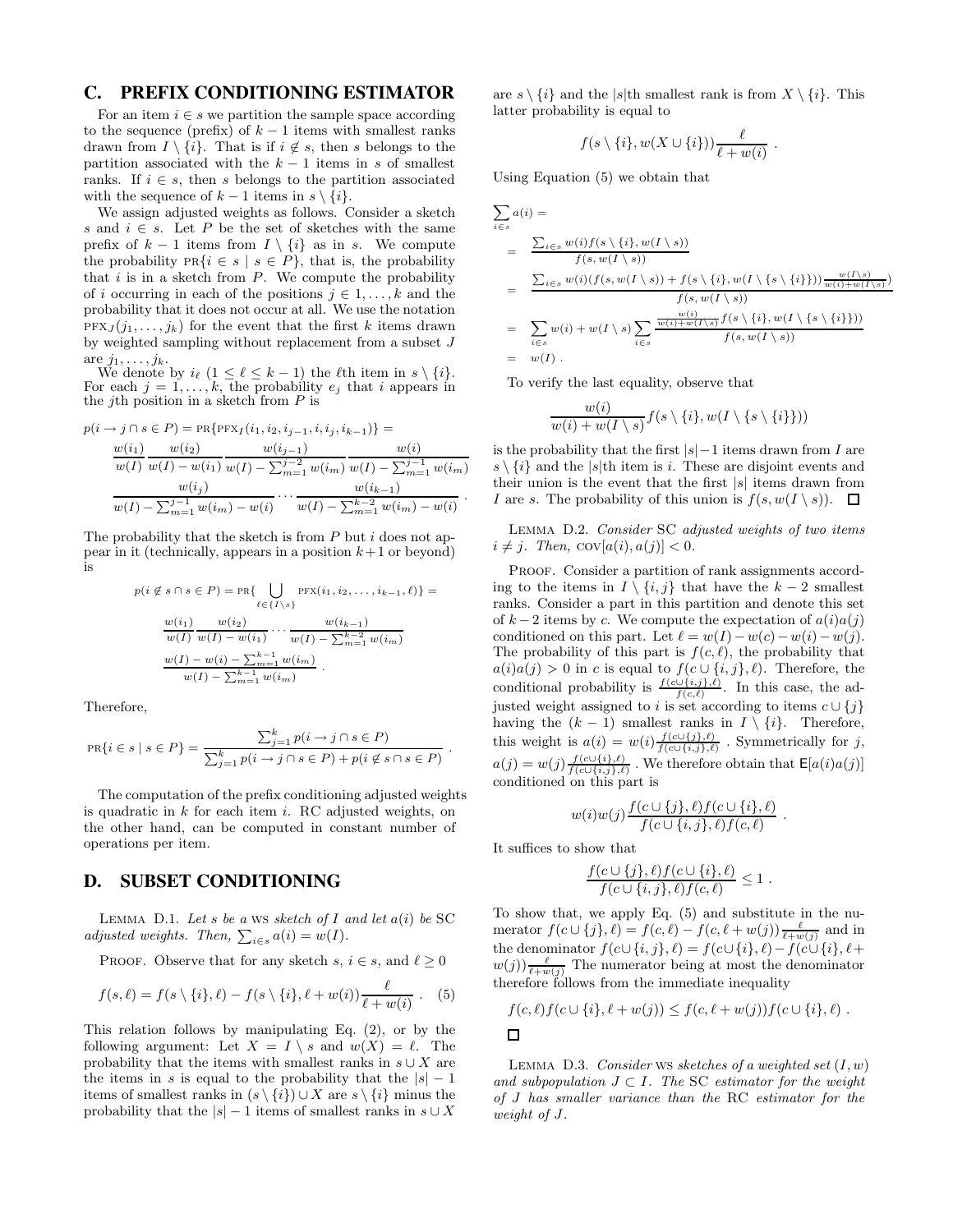PROOF. By Lemma 5.1 the variance of the RC estimator for J is  $\sum_{j\in J} \text{VAR}_{\text{RC}}[a(j)]$ . So using Lemma 5.3 we obtain that  $\sum_{j\in J} \text{VAR}_{\text{SC}}[a(j)]$  is no larger than the variance of the RC estimator for J. Finally since

$$
\text{VAR}_{\text{SC}}[\sum_{j \in J} a(j)] = \sum_{j \in J} \text{VAR}_{\text{SC}}[a(j)] + \sum_{i \neq j, i, j \in J} \text{cov}_{\text{SC}}[a(i), a(j)],
$$

and Lemma D.2 that implies that the second term is negative the lemma follows.  $\Box$ 

## **E. CONFIDENCE BOUNDS**

We provide derivations omitted from Section 7.

#### **E.1 Total weight**

Let r be a rank assignment of a weighted set  $Z = (H, w)$ . Recall that for  $H' \subseteq H$ ,  $r(H')$  is the minimum rank of an item in  $H'$ . In this section it will be useful to denote by  $\overline{r}(H')$  the maximum rank of an item in  $H'$ . We define  $r(\emptyset) = +\infty$  and  $\overline{r}(\emptyset) = 0$ . For a distribution D over a totally ordered set (by  $\prec$ ) and  $0 < \alpha < 1$ , we denote by  $Q_{\alpha}(D)$  the  $\alpha$ -quantile of D. That is,  $PR_{y\in D}\{y \leq Q_{\alpha}(D)\}\leq \alpha$  and  $PR_{y\in D}\{y\geq Q_{\alpha}(D)\}\geq 1-\alpha$ .<sup>9</sup>

For two weighted sets  $Z_1 = (H_1, w_1)$  and  $Z_2 = (H_2, w_2)$ , let  $\Omega(Z_1, Z_2)$  be the probability subspace that contains all rank assignments r over  $Z_1 \cup Z_2$  such that  $\overline{r}(H_1) < r(H_2)$ .<sup>10</sup>

Let  $(I, w)$  be a weighted set, let r be a rank assignment for  $(I, w)$ , and let  $s = s(r)$  be the bottom-k sketch that corresponds to  $r$  (we also use  $s$  as the set of  $k$  items with smallest ranks). Let  $\overline{W}((s, w), r_{k+1}, \delta)$  be the set containing all weighted sets  $Z' = (H, w')$  such that  $PR{r'(H) \ge r_{k+1}}$  $r' \in \Omega((s, w), Z')\} \geq \delta$ . Define  $\overline{w}((s, w), r_{k+1}, \delta)$  as follows. If  $\overline{W}((s, w), r_{k+1}, \delta) = \emptyset$ , then  $\overline{w}((s, w), r_{k+1}, \delta) = 0$ . Otherwise, let  $\overline{w}((s, w), r_{k+1}, \delta) = \sup \{w'(H) \mid (H, w') \in \overline{S}(\overline{W})\}$  $\overline{W}((s, w), r_{k+1}, \delta)$ . (This supremum is well defined for "reasonable" families of rank functions, otherwise, we allow it to be  $+\infty$ )

Let  $\underline{W}((s, w), r_{k+1}, \delta)$  be the set of all weighted sets  $Z' =$  $(H, w')$  such that  $\text{PR}\{r'(H) \leq r_{k+1} \mid r' \in \Omega((s, w), Z')\} \geq \delta.$ Define  $\underline{w}((s, w), r_{k+1}, \delta)$  as follows. We have  $\underline{W}((s, w), r_{k+1}, \delta) \neq \emptyset$ ∅ for "reasonable" families of rank functions, but if it is empty, we define  $\underline{w}((s, w), r_{k+1}, \delta) = +\infty$ . Otherwise, let  $\underline{w}((s, w), r_{k+1}, \delta) = \inf \{w'(H) | (H, w') \in \underline{W}((s, w), r_{k+1}, \delta) \}$ . (This infimum is well defined since weighted sets have nonnegative weights.)

LEMMA E.1. Let  $r$  be a rank assignment for the weighted set  $(I, w)$ , and let s be the bottom-k sketch that corresponds to r Then  $w(s) + \overline{w}((s, w), r_{k+1}, \delta)$  is a  $(1 - \delta)$ -confidence upper bound on  $w(I)$ , and  $w(s) + \underline{w}((s, w), r_{k+1}, \delta)$  is a  $(1$ δ)-confidence lower bound on w(I).

PROOF. We prove  $(1)$ . The proof of  $(2)$  is analogous.

We show that in each subspace  $\Omega((s, w), (I \setminus s, w))$  of rank assignments our bound is correct with probability  $1 - \delta$ . Since these subspaces, specified by  $s \subset I$  of size  $|s| = k$ , form a partition of the rank assignments over  $(I, w)$ , the lemma follows.

Let  $D_{k+1}$  be the distribution of the  $(k+1)$ st smallest rank over rank assignments in  $\Omega((s, w), (I \setminus s, w))$  (the smallest rank in  $I \setminus s$ . Assume that r is a rank assignment in  $\Omega((s, w), (I \setminus s, w))$ . We show that if  $r_{k+1} \leq Q_{1-\delta}(D_{k+1})$ then our upper bound is correct. Since by the definition of a quantile  $r_{k+1} \leq Q_{1-\delta}(D_{k+1})$  with probability  $\geq (1-\delta)$  in  $\Omega((s, w), (I \setminus s, w)),$  it follows that our bound is correct with probability  $\geq (1 - \delta)$  in  $\Omega((s, w), (I \setminus s, w)).$ 

If  $r_{k+1} \leq \overline{Q}_{1-\delta}(D_{k+1})$  then

$$
\Pr\{r'(I \setminus s) \ge r_{k+1} \mid r' \in \Omega((s, w), (I \setminus s, w))\} \ge
$$
  

$$
\Pr\{r'(I \setminus s) \ge Q_{1-\delta}(D_{k+1}) \mid r' \in \Omega((s, w), (I \setminus s, w))\} \ge \delta.
$$

So we obtain that  $(I \setminus s, w) \in \overline{W}((s, w), r_{k+1}, \delta)$  and therefore  $w(I \setminus s) \leq \overline{w}((s, w), r_{k+1}, \delta)$ .

ws sketches: We apply Lemma E.1 for ws sketches as follows. For a weighted set  $(s, w)$ ,  $|s| = k$ , and  $\ell \geq 0$ , consider a weighted set U of weight  $w(s) + \ell$  containing  $(s, w)$ . Let y be the  $(k + 1)$ th smallest rank value, over rank assignments over  $U$  such that the  $k$  items with smallest rank values are the elements of s. The probability density function of  $y$  is (see Section 6 and Eq. (2))

$$
D(\ell, y) = \frac{\exp(-\ell y) \prod_{j \in s} (1 - \exp(-w(i_j)y))}{\int_{x=0}^{\infty} \exp(-\ell x) \prod_{j \in s} (1 - \exp(-w(i_j)x)) dx} \quad (6)
$$

Let  $r_{k+1}$  be the observed  $k+1$  smallest rank. The  $(1$ δ)-confidence upper bound is  $w(s)$  plus the value of  $\ell$  that solves the equation  $\int_0^{r_{k+1}} D(\ell, y) dy = 1 - \delta$ . The function  $\int_{0}^{r_{k+1}} D(\ell, y)$  is an increasing function of  $\ell$  (the probability of the  $(k+1)$ st smallest rank being at most  $r_{k+1}$  is increasing with  $\ell$ .) If  $\int_0^{r_{k+1}} D(0, y) dy > 1 - \delta$ , then there is no solution and the upper bound is  $w(s)$ .

The lower bound is  $w(s)$  plus the value of  $\ell$  that solves the equation  $\int_0^{r_{k+1}} D(\ell, y) dy = \delta$ . If there is no solution  $(\int_0^{r_{k+1}} D(0, y) dy > \delta)$ , then the lower bound is  $w(s)$ .

Remark. Lemma E.1 also holds for an ordered variant, where we consider rank assignments  $r$  (and corresponding subspaces) where the items in s appear in the same order as in r. ws bounds with this variant are provided in Section 7.1.

#### **E.2 Subpopulation weight**

The derivation of confidence bounds on the weight of a subpopulation  $J \subset I$  (Section 7) is more subtle than the one for the total weight: The number of items from J that we see in the sketch can vary between  $0$  and  $k$  and we do not know if the  $(k + 1)$ th smallest rank belongs to an item in J or in  $I \setminus J$ . Here we use the definition of  $\Omega()$  given in Section 7. That is  $\Omega((Z,\pi))$  is the probability subspace of rank assignments over a weight list Z such that the rank order of the items is  $\pi$ . We provide the proof of Lemma 7.1:

LEMMA E.2. (Lemma  $7.1$ ) Let r be a rank assignment, s be the corresponding sketch, and  $\ell$  be the weighted list  $\ell =$  $(J \cap s, w, r)$ . Then  $w(J \cap s) + \overline{w}(\ell, r_{k+1}, \delta)$  is a  $(1 - \delta)$ confidence upper bound on  $w(J)$  and  $w(J \cap s) + \underline{w(\ell, r_k, \delta)}$ is a  $(1 - \delta)$ -confidence lower bound on w(J).

PROOF. We partition the space of rank assignments over  $(I, w)$  according to the ranks of items in  $I \setminus J$  and the order of the ranks of the items in J. We show that the confidence bounds hold within each subspace. Fix one such subspace  $Φ$  of rank assignments. Let π denote the order of the items in J, and let  $a(i)$  denote the rank of each item  $i \in I \setminus I$ 

<sup>&</sup>lt;sup>9</sup>Note that the distributions we are dealing with may obtain some discrete values with positive probabilities. In such case  $PR_{y \in D}\{y \prec Q_{\alpha}(D)\}\$  may be strictly smaller than  $PR_{y\in D}\{y\preceq Q_{\alpha}(D)\}.$ 

<sup>&</sup>lt;sup>10</sup>Note that we use a different definition of  $\Omega()$  in this section, in Section E.2, and in Section E.3.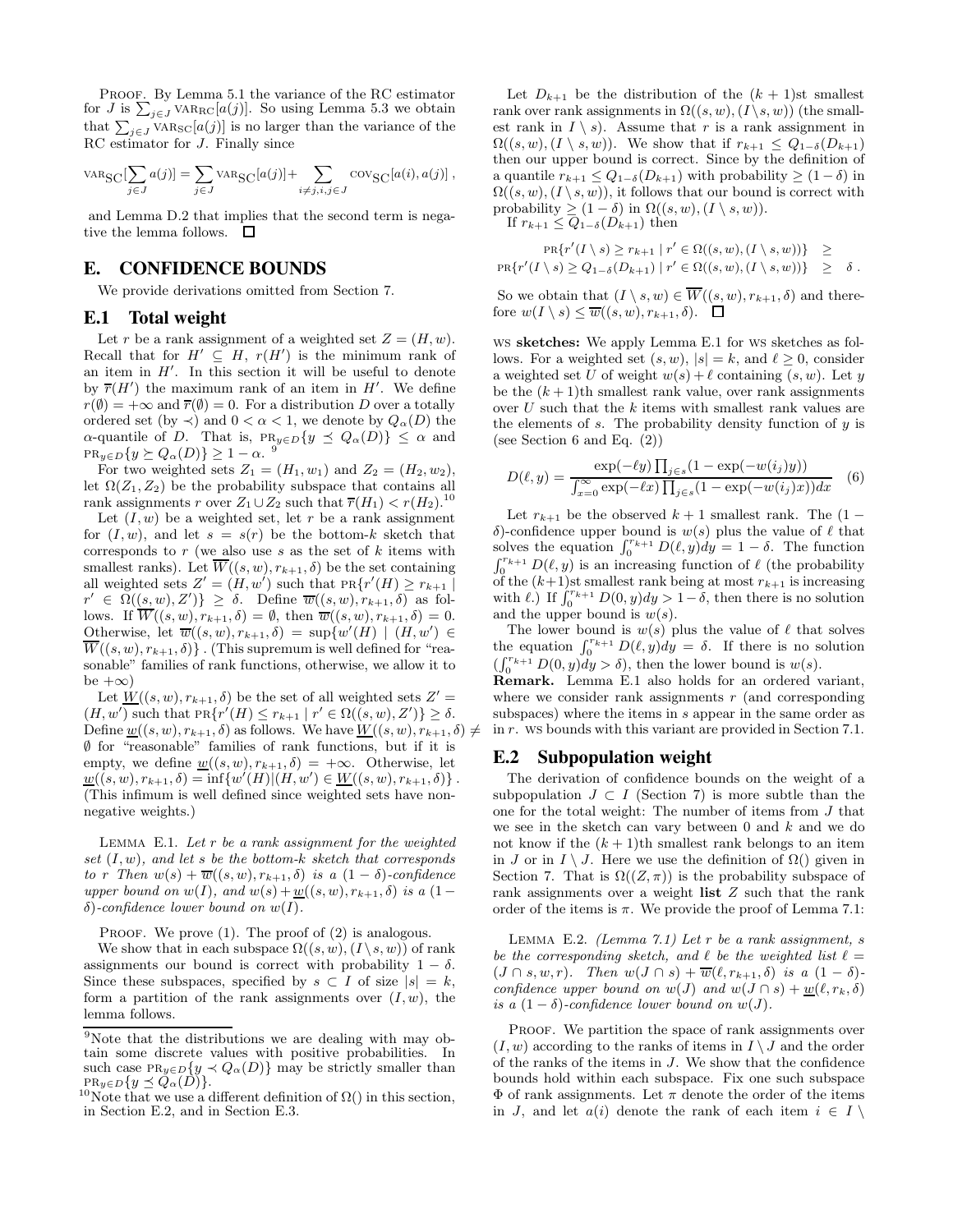J, which are fixed for rank assignments in Φ. Note that there is bijection between rank assignments in  $\Omega((J,\pi))$  and rank assignments in  $\Phi$  obtained by augmenting the rank assignment in  $\Omega((J,\pi))$  with the ranks  $a(j)$  for items  $j \in$  $I \setminus J$ . We show that the statement of the lemma holds for rank assignments in Φ.

Let  $D_{k+1}$  be the distribution of  $r_{k+1}$  for  $r \in \Phi$  and let  $D_k$ be the distribution of  $r_k$  for  $r \in \Phi$ . Over rank assignments in  $\Phi$  we have PR $\{r_{k+1} \leq Q_{1-\delta}(D_{k+1})\} \geq 1-\delta$  and PR $\{r_k \geq$  $Q_{\delta}(D_k) \geq 1 - \delta$ . Specifically we show that

- The upper bound is correct for rank assignments  $r \in \Phi$ such that  $r_{k+1} \leq Q_{1-\delta}(D_{k+1})$ . Therefore, it is correct with probability at least  $(1 - \delta)$ .
- The lower bound is correct for rank assignments  $r \in \Phi$ such that  $r_k \geq Q_{\delta}(D_k)$ . Therefore, it is correct with probability at least  $(1 - \delta)$ .

Fix a rank assignment  $r \in \Phi$ . Let s be the items in the sketch defined by r. Let  $\ell = (J \cap s, r)$  and  $\ell^{(c)} = (J \setminus s, r)$  be the weighted lists of the items in  $J \cap s$  or  $J \setminus s$ , respectively, It is easy to check that another rank assignment  $r' \in \Phi$  has  $r'_{k+1} \geq r_{k+1}$  if and only if  $r'(J \setminus s) \geq r_{k+1}$ .<sup>11</sup> So if r is such that  $r_{k+1} \leq Q_{1-\delta}(D_{k+1})$  then

$$
\begin{array}{rcl}\n\text{PR}_{r' \in \Phi}\{r'(J \setminus s) \geq r_{k+1}\} & = & \text{PR}_{r' \in \Phi}\{r'_{k+1} \geq r_{k+1}\} \\
& \geq & \text{PR}_{r' \in \Phi}\{r'_{k+1} \geq Q_{1-\delta}(D_{k+1})\} \\
& \geq & \delta \,.\n\end{array}
$$

Now notice that drawing  $r' \in \Phi$  is the same as drawing  $r \in \Omega((J,\pi))$ , and  $\Omega((J,\pi))$  is the same as  $\Omega(\ell \oplus \ell^{(c)})$ . Therefore, from the definition of  $\overline{W}(\ell, r_{k+1}, \delta)$  follows that  $\ell^{(c)} \in \overline{W}(\ell, r_{k+1}, \delta)$ , and hence  $w(J \setminus s) \leq \overline{w}(\ell, r_{k+1}, \delta)$  and the upper bounds holds.

Analogously, a rank assignment  $r' \in \Phi$  has  $r'_k \leq r_k$  if and only if  $\overline{r'}(J \cap s) \leq r_k$ . So if  $r \in \Phi$  such that  $r_k \geq Q_{\delta}(D_k)$ 

$$
\begin{array}{rcl}\n\mathrm{PR}_{r' \in \Phi} \{ \overline{r'}(J \cap s) \leq r_k \} & = & \mathrm{PR}_{r' \in \Phi} \{ r'_k \leq r_k \} \\
& \geq & \mathrm{PR}_{r' \in \Phi} \{ r'_k \leq Q_\delta(D_k) \} \\
& \geq & \delta\n\end{array}
$$

Therefore,  $\ell^{(c)} \in \underline{W}(\ell, r_k, \delta)$ , and hence  $w(J \backslash s) \geq \underline{w}(\ell, r_k, \delta)$ and the lower bound holds.  $\square$ 

### **E.3 Subpopulation weight using w(I)**

We derive tighter confidence intervals that use the total weight  $w(I)$ . For weighted lists  $h^1 = (H^1, \pi^1)$  and  $h^2 = (H^2, \pi^2)$  we define here the probability space  $\Omega(h^1, h^2)$ of all rank assignments r to  $H^1 \cup H^2$  such that the order induced by the ranks on  $H^1$  is  $\pi^1$  and the order induced by the ranks on  $H^2$  is  $\pi^2$ . (Here we have no requirement of the order between an item from  $H<sup>1</sup>$  and an item from  $H^2$ .) For  $r \in \Omega(h^1, h^2)$  we define  $c(r)$  to be the number of items amongst those with  $k$  smallest ranks that are in  $H^1$  (equivalently, it is i such that  $r_i(H^1) < r_{k-i+1}(H^2)$  and  $r_{k-i}(H^2) < r_{i+1}(H^1)$ ). We also define  $d(r)$  to be the difference between the largest rank values of items in  $H^2$  and  $H^1$ that are amongst the k least ranked items. That is

$$
d(r) = r_{k-c(r)}(H^2) - r_{c(r)}(H^1) .
$$

We denote by  $(c_1, d_1) \preceq (c_2, d_2)$  the reverse lexicographic order. That is  $(c_1, d_1) \preceq (c_2, d_2)$  if  $c_1 > c_2$  or if  $c_1 = c_2$  and  $d_1 > d_2$ . Note that if we keep  $w(H_1) + w(H_2)$  fixed then as we increase  $w(H_1)$  and decrease  $w(H_2)$ 

$$
PR\{(c(r'), d(r')) \le \tau) \mid r' \in \Omega(h^1, h^2)\},\tag{7}
$$

for any fixed pair  $\tau = (c, d)$ , increases.

Let  $r$  be a rank assignment, and let  $s$  be the sketch corresponding to r. Let  $\Delta = \overline{r}((I \setminus J) \cap s) - \overline{r}(J \cap s)$ , and let  $\ell_1 = (J \cap s, r)$  and  $\ell_2 = ((I \setminus J) \cap s, r).$ 

Let  $\overline{W}(\ell_1, \ell_2, \Delta, \delta)$  be the set of all pairs  $(h_1, h_2)$  of weighted lists  $h_1 = (H_1, \pi_1)$  and  $h_2 = (H_2, \pi_2)$  such that  $w(H_1)$  +  $w(H_2) = w(I) - w(s)$  and

$$
PR\{(c(r'),d(r'))\succeq (|J\cap s|,\Delta)\mid r'\in\Omega(\ell_1\oplus h_1,\ell_2\oplus h_2)\}\geq\delta\ ,\ (8)
$$

or alternatively,

$$
PR\{(c(r'),d(r')) \leq (|J \cap s|,\Delta) \mid r' \in \Omega(\ell_1 \oplus h_1, \ell_2 \oplus h_2)\} \leq 1-\delta.
$$
\n(9)

Clearly as we increase  $w(H_1)$  and decrease  $w(H_2)$  the probability of the event on the left hand side of Equation (9) increases. To get an upper bound  $\overline{w}(\ell_1, \ell_2, \Delta, \delta)$  on how large can the "unseen" part of J be, we set  $\overline{w}(\ell_1, \ell_2, \Delta, \delta) =$ 0 if  $\overline{W}(\ell_1, \ell_2, \Delta, \delta) = \emptyset$ , and otherwise,  $\overline{w}(\ell_1, \ell_2, \Delta, \delta) =$  $\sup \{ w(H_1) \mid (h_1, h_2) \in \overline{W}(\ell_1, \ell_2, \Delta, \delta) \}.$ 

Let  $W(\ell_1, \ell_2, \Delta, \delta)$  be the set of all pairs  $(h_1, h_2)$  of weighted lists  $h_1 = (H_1, \pi_1)$  and  $h_2 = (H_2, \pi_2)$  such that  $w(H_1)$  +  $w(H_2) = w(I) - w(s)$  and

$$
PR\{(c(r'), d(r')) \preceq (|J \cap s|, \Delta) \mid r' \in \Omega(\ell_1 \oplus h_1, \ell_2 \oplus h_2)\} \ge \delta.
$$
\n<sup>(10)</sup>

If  $\underline{W}(\ell_1, \ell_2, \Delta, \delta) = \emptyset$ , then  $\underline{w}(\ell_1, \ell_2, \Delta, \delta) = w(I) - w(s)$ . Otherwise,  $\underline{w}(\ell_1, \ell_2, \Delta, \delta) = \inf \{ w(H_1) | (h_1, h_2) \in \underline{W}(\ell_1, \ell_2, \Delta, \delta) \}.$ 

LEMMA E.3. Let  $r$  be a rank assignment,  $s$  be the corresponding sketch, let  $\Delta = \overline{r}((I \setminus J) \cap s) - \overline{r}(J \cap s)$ , and let  $\ell_1 = (J \cap s, r)$  and  $\ell_2 = ((I \setminus J) \cap s, r)$ . Then  $w(J \cap s)$  +  $\overline{w}(\ell_1, \ell_2, \Delta, \delta)$  is a  $(1 - \delta)$ -confidence upper bound on  $w(J)$ , and  $w(J \cap s) + w(\ell_1, \ell_2, \Delta, \delta)$  is a  $(1 - \delta)$ -confidence lower bound on  $w(J)$ .

PROOF. The lower bound on  $w(J)$  is equal to  $w(I)$  minus a  $(1 - \delta)$ -confidence upper bound,  $w((I \setminus J) \cap s)$  +  $\overline{w}(\ell_2, \ell_1, -\Delta, \delta)$  on  $w(I \setminus J)$ . Therefore it suffices to prove the upper bound.

We show that the bound holds with probability at least  $(1-\delta)$  in the subspace of rank assignments over  $(I, w)$  where the rank order of the items in  $J$  and the rank order of the items in  $I \setminus J$  are fixed. These subspaces are a partition of the space of rank assignments and therefore the lemma follows. Consider a subspace  $\Phi = \Omega(\ell'_1, \ell'_2)$  where  $\ell'_1 = (J, \pi_1)$  is a weighted list of J, and  $\ell'_2 = (I \setminus J, \pi_2)$  is a weighted list of I \ J. We show that the bound holds for  $1 - \delta$  fraction of the rank assignments in Φ.

Let D be the distribution over the pairs  $(c(r), d(r))$  for  $r \in \Phi$ . We define the quantile  $Q_{1-\delta}(D)$  with respect to the lexicographic order over the pairs.

We show that the upper bound is correct for all  $r \in \Phi$ such that  $(c(r), d(r)) \preceq Q_{1-\delta}(D)$ . Therefore, it holds with probability at least  $1 - \delta$  in  $\Phi$ .

Let  $r \in \Phi$  such that  $(c(r), d(r)) \preceq Q_{1-\delta}(D)$ . Let s be the corresponding sketch,  $\ell_1 = (J \cap s, r), \ell_2 = ((I \setminus J) \cap s, r),$  $\ell_1^{(c)} = (J \setminus s, r), \, \ell_2^{(c)} = ((I \setminus J) \setminus s, r).$  By definition,  $c(r) =$ 

 $11$ Note that the statement with strict inequalities does not necessarily hold.